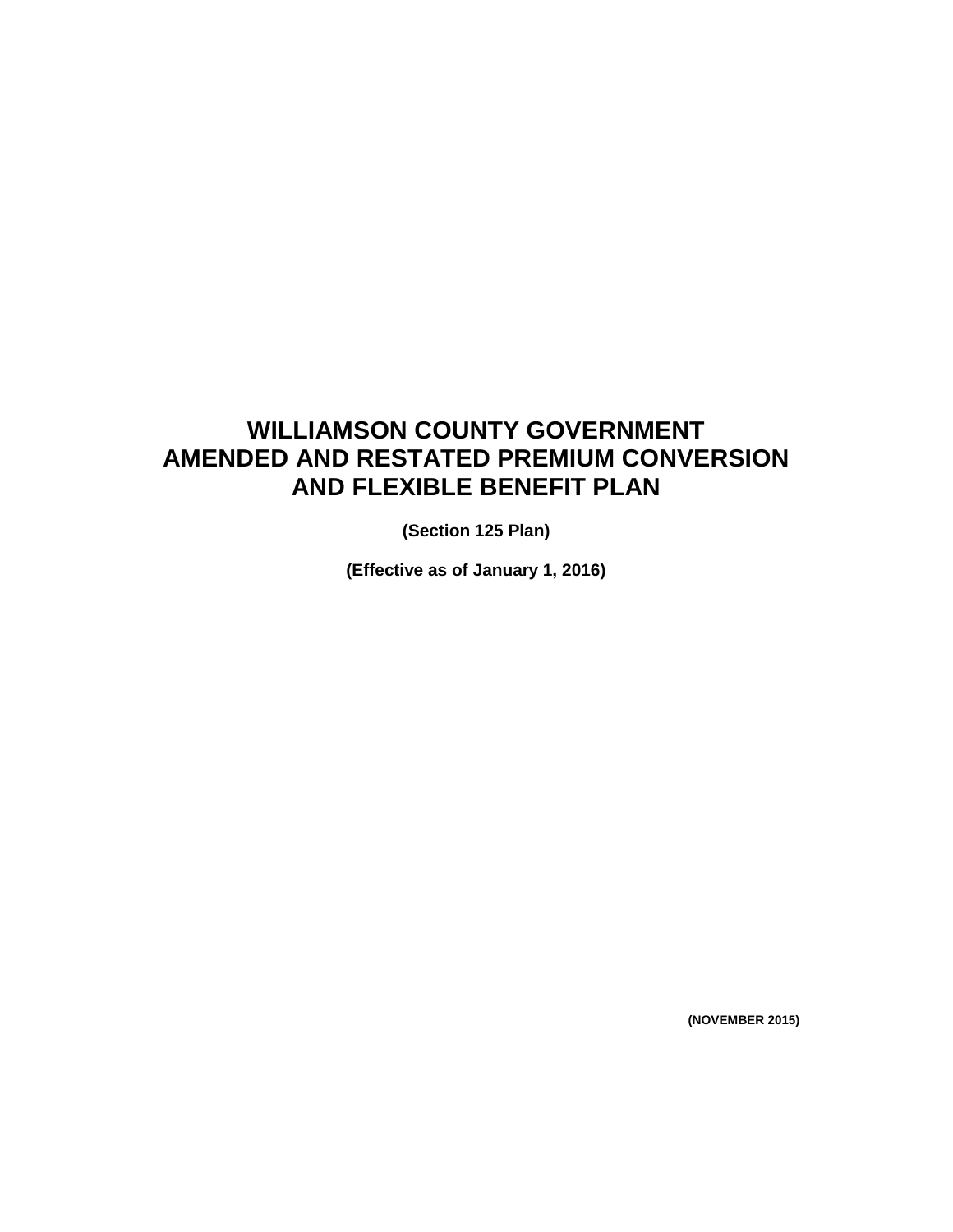## **TABLE OF CONTENTS**

## Page

| 1              |                                                                           |                |  |  |  |  |
|----------------|---------------------------------------------------------------------------|----------------|--|--|--|--|
| $\overline{2}$ |                                                                           |                |  |  |  |  |
| 1.1            |                                                                           | $\overline{2}$ |  |  |  |  |
| 1.2            |                                                                           | $\overline{2}$ |  |  |  |  |
| 1.3            |                                                                           | $\overline{2}$ |  |  |  |  |
| 1.4            |                                                                           | $\overline{2}$ |  |  |  |  |
|                |                                                                           |                |  |  |  |  |
| $\overline{2}$ |                                                                           |                |  |  |  |  |
| 2.1            |                                                                           | $\overline{2}$ |  |  |  |  |
| 2.2            |                                                                           | $\overline{2}$ |  |  |  |  |
| 2.3            |                                                                           | $\overline{2}$ |  |  |  |  |
| 2.4            |                                                                           | $\overline{2}$ |  |  |  |  |
| 2.5            |                                                                           | $\overline{3}$ |  |  |  |  |
| 2.6            | Dependent Care Flexible Spending Account Plan ("Dependent Care FSA")      | $\overline{3}$ |  |  |  |  |
| 2.7            |                                                                           | 3              |  |  |  |  |
|                |                                                                           |                |  |  |  |  |
| 2.8            |                                                                           | 3              |  |  |  |  |
| 2.9            |                                                                           | 3              |  |  |  |  |
| 2.10           |                                                                           | 3              |  |  |  |  |
| 2.11           | Health Care Flexible Spending Account Plan ("Health Care FSA")            | 3              |  |  |  |  |
| 2.12           |                                                                           | 4              |  |  |  |  |
| 2.13           |                                                                           | 4              |  |  |  |  |
| 2.14           |                                                                           | 4              |  |  |  |  |
| 2.15           |                                                                           | 4              |  |  |  |  |
| 2.16           |                                                                           | 4              |  |  |  |  |
| 2.17           |                                                                           | 4              |  |  |  |  |
|                |                                                                           |                |  |  |  |  |
|                |                                                                           | $\overline{4}$ |  |  |  |  |
| 3.1            |                                                                           | $\overline{4}$ |  |  |  |  |
| 3.2            |                                                                           | 5              |  |  |  |  |
| 3.3            |                                                                           | 5              |  |  |  |  |
|                |                                                                           | $\overline{7}$ |  |  |  |  |
|                |                                                                           | $\overline{7}$ |  |  |  |  |
| 4.1            |                                                                           |                |  |  |  |  |
| 4.2            |                                                                           | $\overline{7}$ |  |  |  |  |
| 4.3            |                                                                           | $\overline{7}$ |  |  |  |  |
| 4.4            | Limits for Certain "Highly Compensated Participants" and "Key" Employees  | 8              |  |  |  |  |
| 4.5            | Notification of Premium Payment Benefit and Reimbursement Benefit Amounts | 8              |  |  |  |  |
| 4.6            |                                                                           | 8              |  |  |  |  |
|                |                                                                           | 8              |  |  |  |  |
| 5.1            |                                                                           | 8              |  |  |  |  |
|                |                                                                           |                |  |  |  |  |
| 5.2            |                                                                           | 14             |  |  |  |  |
| 5.3            |                                                                           | 14             |  |  |  |  |
| 5.4            |                                                                           | 14             |  |  |  |  |
| 5.5            |                                                                           | 14             |  |  |  |  |
| 5.6            |                                                                           | 14             |  |  |  |  |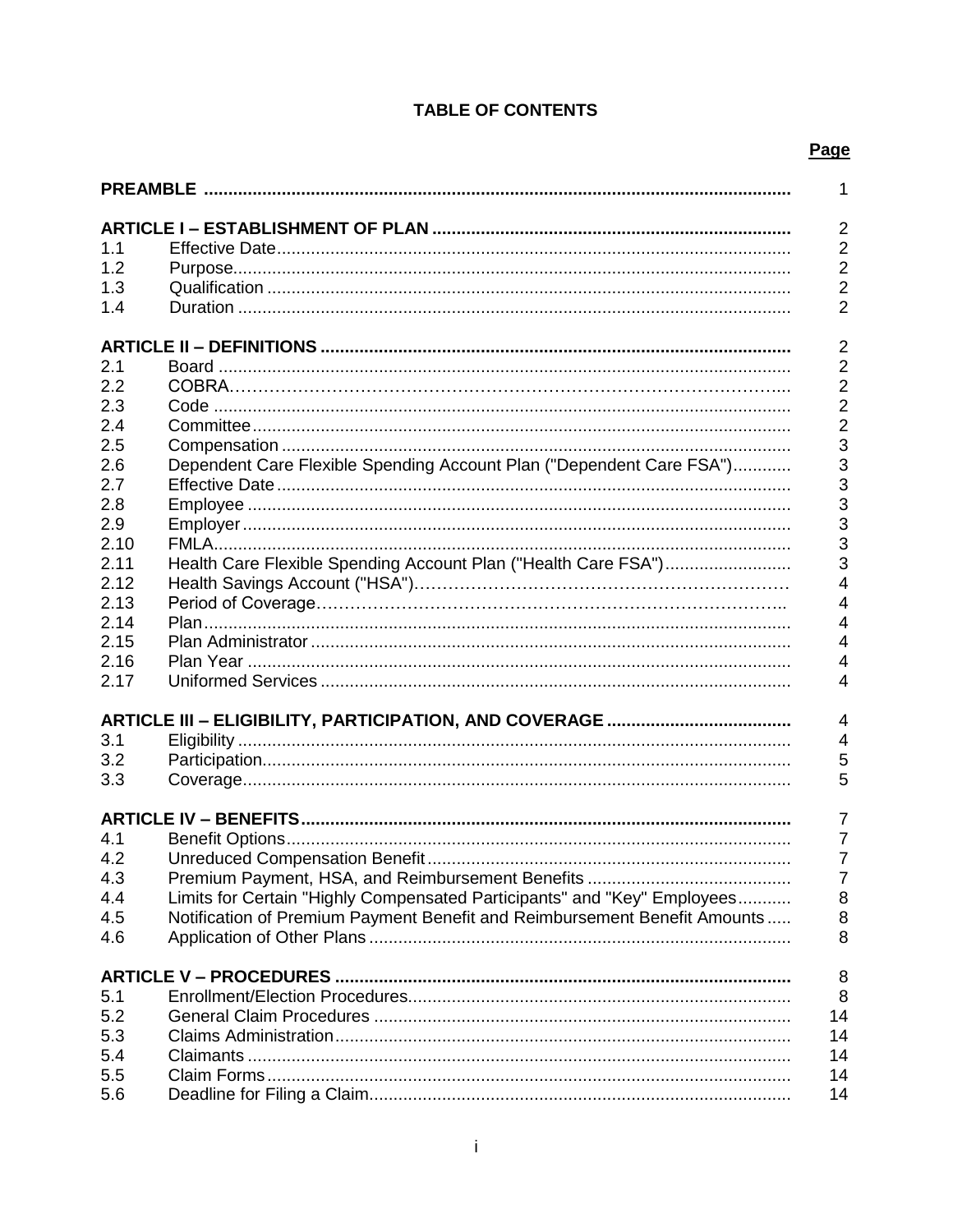# **TABLE OF CONTENTS (CONT.)**

# Page

| 5.7<br>5.8<br>5.9<br>5.10<br>5.11<br>5.12 |                                                          | 14<br>15<br>15<br>15<br>16<br>16 |
|-------------------------------------------|----------------------------------------------------------|----------------------------------|
|                                           |                                                          | 17                               |
| 6.1                                       |                                                          | 17                               |
| 6.2                                       |                                                          | 17                               |
| 7.1                                       |                                                          | 17<br>17                         |
| 7.2                                       |                                                          | 17                               |
| 7.3                                       |                                                          | 18                               |
| 7.4                                       |                                                          | 19                               |
| 7.5                                       |                                                          | 19                               |
| 7.6                                       |                                                          | 19                               |
|                                           | ARTICLE VIII - AMENDMENT, TERMINATION, OR MERGER OF PLAN | 20                               |
| 8.1                                       |                                                          | 20                               |
| 8.2                                       |                                                          | 20                               |
| 8.3                                       |                                                          | 20                               |
|                                           |                                                          | 20                               |
| 9.1                                       |                                                          | 20                               |
| 9.2                                       |                                                          | 20                               |
| 9.3                                       |                                                          | 20                               |
| 9.4                                       |                                                          | 20                               |
| 9.5                                       |                                                          | 20                               |
| 9.6                                       |                                                          | 21                               |
| 9.7                                       |                                                          | 21                               |
| 9.8                                       |                                                          | 21                               |
| 9.9                                       |                                                          | 21                               |
| 9.10                                      |                                                          | 21                               |
| 9.11                                      |                                                          | 21                               |
| 9.12                                      |                                                          | 21                               |
| 9.13                                      |                                                          | 21                               |
| 9.14                                      |                                                          | 21                               |
| 9.15                                      |                                                          | 21                               |
| 9.16                                      |                                                          | 22                               |
| 9.17                                      |                                                          | 22                               |
| 9.18                                      |                                                          | 22                               |
| 9.19                                      |                                                          | 22                               |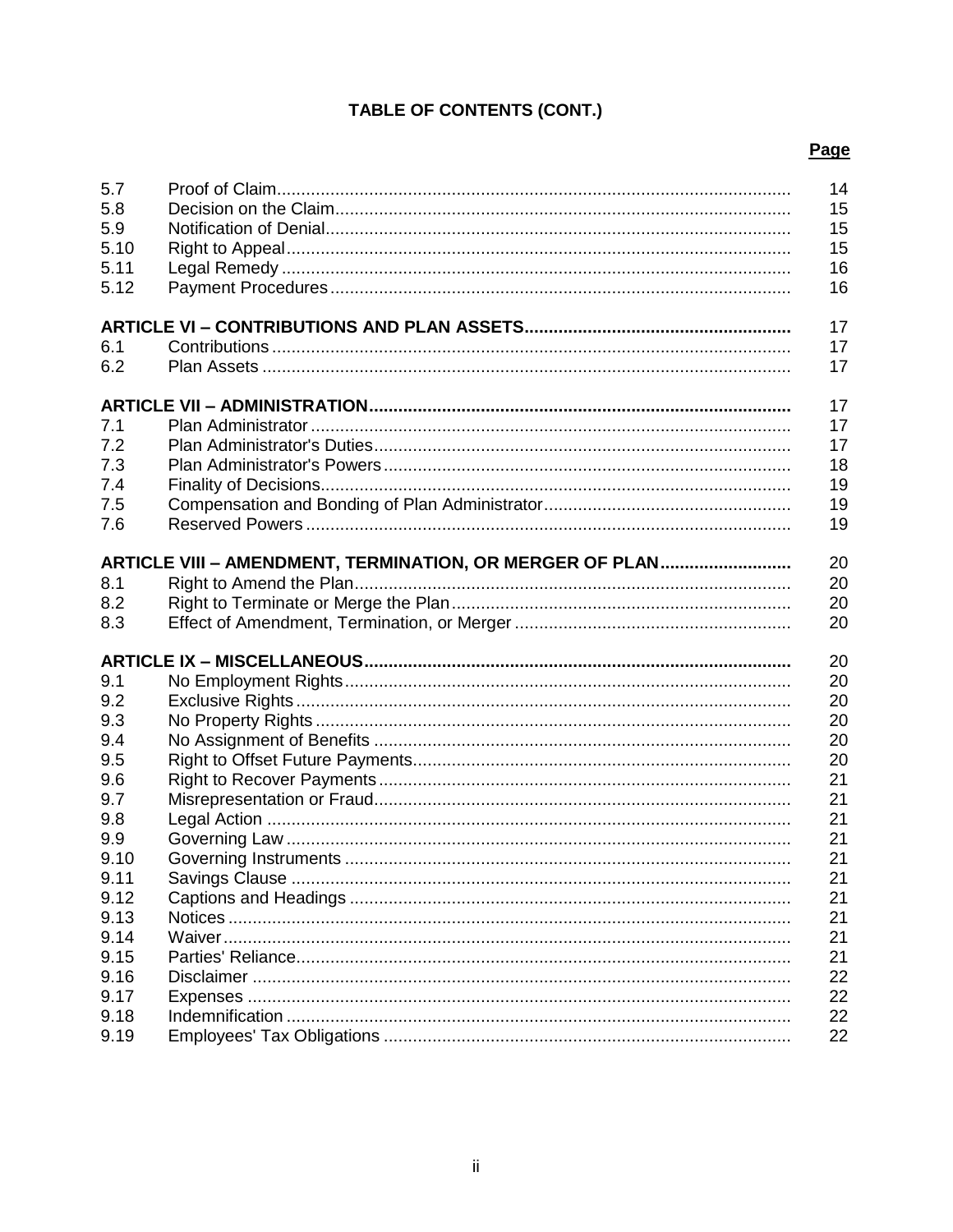#### **PREAMBLE**

Williamson County Government ("Employer") adopted the Williamson County Government Premium Conversion Plan ("Plan"), effective as of August 1, 1996, to allow eligible Employees to pay certain insurance premiums on a pre-tax basis. Effective as of January 1, 2001, the Employer expanded the Plan to add flexible spending accounts through which employees may receive reimbursements of certain dependent care expenses and added a health care flexible spending account feature to the Plan effective as of January 1, 2005. Subsequently, the Employer decided to make more benefits available and changed the Plan to allow eligible Employees to make pre-tax contributions to health savings accounts associated with the Employer-sponsored "high-deductible health plan", effective as of January 1, 2014. The Employer established the Plan with the intent it satisfy applicable "cafeteria plan" requirements.

Proposed Treasury Regulation Section 1.125-1(c)(1) permits a "cafeteria plan" document to be comprised of multiple documents. The eligibility, participation, contribution, and other requirements applicable to certain of the benefits available through the Plan are set forth in the specific component plan documents that describe the various benefit packages offered to eligible Employees.

The Plan is hereby amended and restated in its entirety, effective as of January 1, 2016, except as otherwise provided herein and consists of the premium conversion feature (described in this document), the dependent care reimbursement feature (described in Appendix A), and the health care reimbursement feature (described in Appendix B). This document is intended to consolidate certain Plan provisions into a single document and to incorporate by reference into this document certain related plans described in Article IV below.

The provisions in this document in conjunction with the applicable provisions in the component plan documents are intended to satisfy the written plan document requirement applicable to "cafeteria plans" under Treasury Regulation Section 1.125-1(c). If there are any conflicts between the provisions in the Plan and the provisions in any other related benefit plan documents with respect to "cafeteria plan" requirements, the terms of the Plan shall control.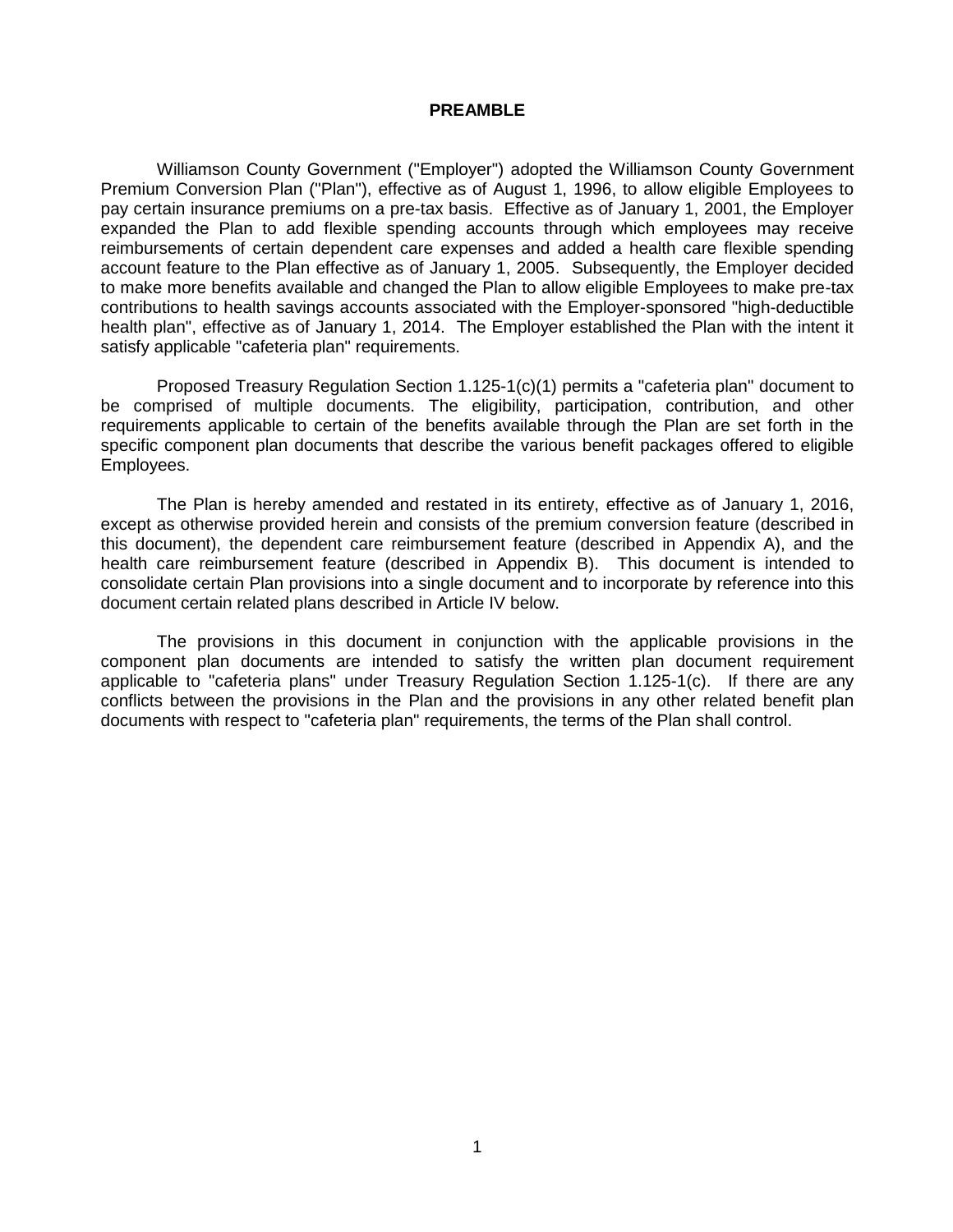### **ARTICLE I**

#### **ESTABLISHMENT OF PLAN**

- **1.1 Effective Date.** The Effective Date of this amended and restated Plan is set forth in Section 2.7 below.
- **1.2 Purpose.** The Plan is created exclusively to provide Employees, as defined in Section 2.8 below, the means to exchange all or part of their otherwise taxable Compensation, as defined in Section 2.5, for other non-taxable Plan benefits they may select under Article IV.
- **1.3 Qualification.** The Plan is intended to qualify as a cafeteria plan under Section 125 of the Internal Revenue Code of 1986, as amended ("Code") and shall be administered and interpreted to comply with applicable provisions under Section 125; it is not intended to be an employee benefit plan under section 3(3) of the Employee Retirement Income Security Act of 1974, as amended ("ERISA").

The Williamson County Government Dependent Care Flexible Spending Account Plan, as defined in Section 2.6 and described in Appendix A, is part of this Plan and is intended to qualify as a dependent care assistance program under section 129 of the Code. Appendix A is intended to satisfy the writing requirement of Code section 129(d)(1).

The Williamson County Health Care Flexible Spending Account Plan, as defined in Section 2.11 and described in Appendix B, is part of this Plan and is intended to qualify as a health plan under section 105(e) of the Code and to comply with the requirements applicable to "self-insured medical expense reimbursement plans" under Code section 105(h) and the implementing Treasury regulations. Appendix B is intended to satisfy the writing requirements of Treasury Regulations section 1.105-11(b)(1)(i).

**1.4 Duration.** The Plan is established with the intention of being maintained for an indefinite period of time; however, the Employer, as defined in Section 2.4, in its sole discretion and in accordance with the provisions of Article VIII may amend the Plan from time to time or terminate the Plan or any Program or benefit offered under it at any time.

### **ARTICLE II**

#### **DEFINITIONS**

The following words and phrases, when capitalized, shall have the following meanings:

- **2.1 Board** means the Board of Commissioners of Williamson County Government.
- **2.2 COBRA** means the Consolidated Omnibus Budget Reconciliation Act of 1985, as amended, and implementing Treasury Regulations.
- **2.3 Code** means Internal Revenue Code of 1986, as amended, and its regulations.
- **2.4 Committee** means the Purchasing and Insurance Committee appointed by the Board to function as Plan Administrator pursuant to Article VII below.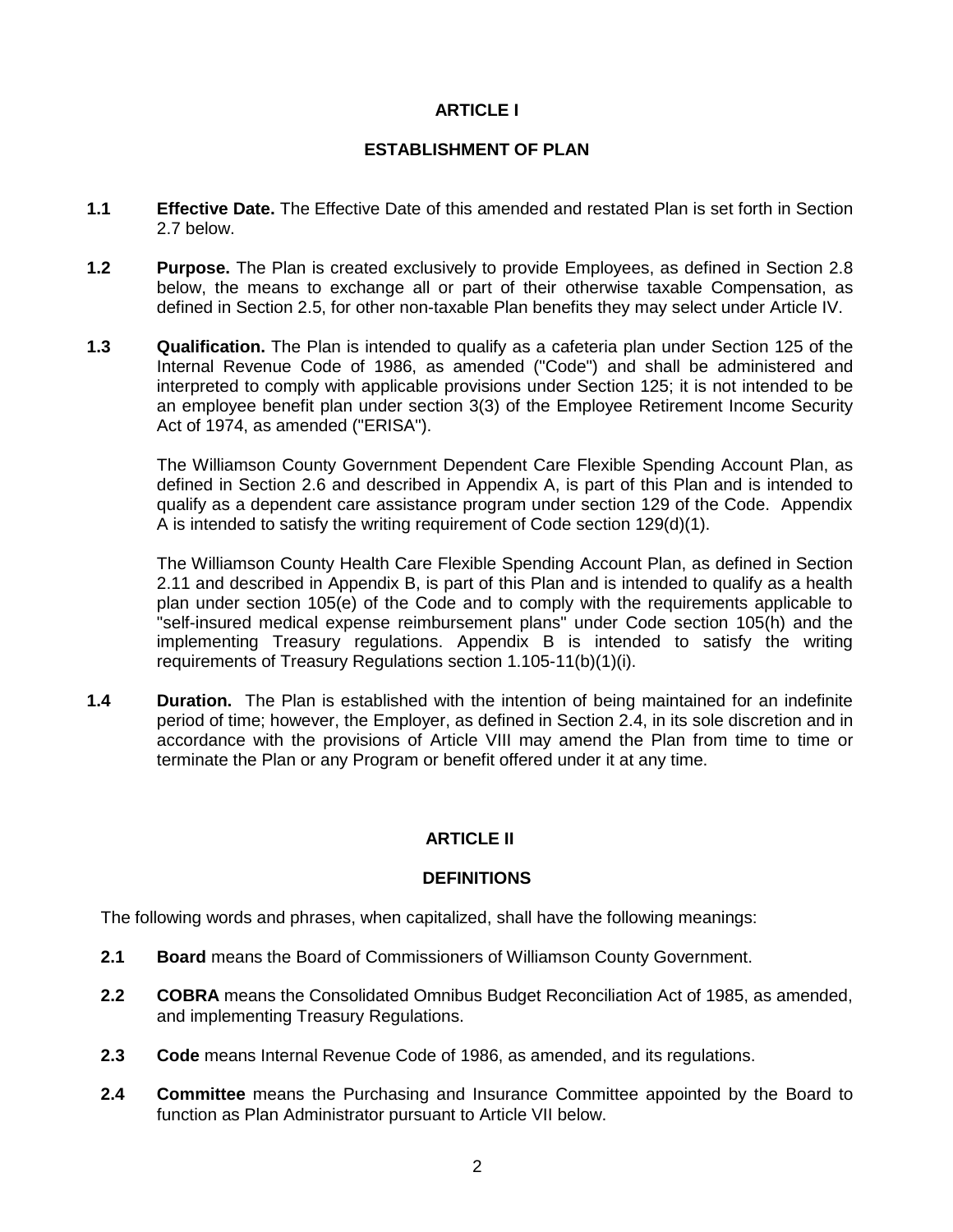- **2.5 Compensation** means the total cash remuneration the Employer pays an Employee for personal services the Employee renders during the portion of a Plan Year the Employee is eligible to participate in this Plan. This remuneration is calculated before any income tax or employment tax withholdings and before any salary reduction contributions are taken under any employee benefit plan the Employer maintains under Code sections 125 or 401(k). The term *Compensation* does not include reimbursed expenses, bonuses, cash awards, or other remuneration payable other than in cash.
- **2.6 Dependent Care Flexible Spending Account Plan ("Dependent Care FSA")** is the arrangement set forth in Appendix A through which eligible Employees may be reimbursed for certain dependent care expenses.
- **2.7 Effective Date** means the date the Plan becomes operative; the initial Effective Dates were August 1, 1996 with respect to the Premium Conversion Plan; January 1, 2001 with respect to the Dependent Care FSA; and January 1, 2005, for the Health Care FSA. This amended and restated Plan is effective as of January 1, 2016, except as otherwise provided herein.
- **2.8 Employee** means a member of the Board, Committee, or Williamson County Board of Education ("Board of Education") who, under applicable law, is considered eligible to participate in the Plan; or a person currently performing personal services under his or her Employer's control in any job category (see Article 3.1):
	- (A) on a regular full-time work schedule as defined by the Employer;
	- (B) who otherwise satisfies the applicable participation requirements under the Plan.

 *Employee* does not mean:

(1) a self-employed individual, as defined in Code section 401(c)(1)(B),

(2) a member of the Board, Committee, or Board of Education who is not an employee, as defined in Treasury Regulation Section 1.125-1,

(3) a person the Plan Administrator determines is the Employer's independent contractor, and

(4) a person the Plan Administrator determines the Employer has engaged as a consultant or advisor on a retainer or fee basis.

- **2.9 Employer** means the Williamson County Government and any affiliated entity or organization (including the Williamson County Board of Education) and any successor(s) of any of them which, with the approval of the Employer, and subject to such conditions as the Employer may impose, may adopt the Plan as permitted by federal law. However, for purposes of Article VII below, the term "Employer" shall mean the Williamson County Government.
- **2.10 FMLA** means the Family and Medical Leave Act of 1993, as amended.
- **2.11 Health Care Flexible Spending Account Plan ("Health Care FSA")** is the arrangement set forth in Appendix B through which eligible Employees may be reimbursed for certain medical expenses.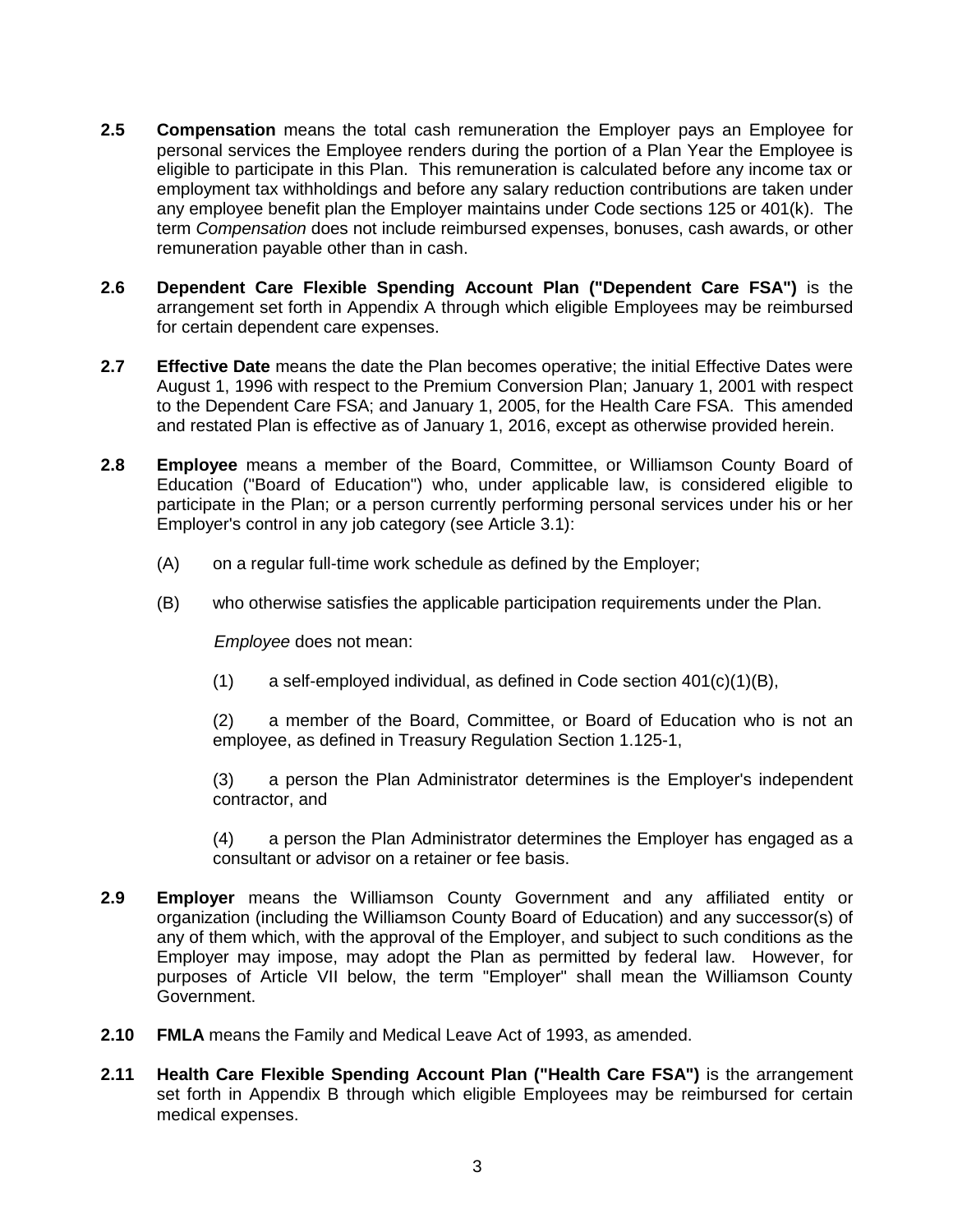- **2.12 Health Savings Account ("HSA")** means an account (as defined in Section 223(d) of the Code) an eligible Employee establishes with the HSA trustee or custodian the Employer designates to administer the account on behalf of the Employee.
- **2.13 Period of Coverage** means the Plan Year with respect to Premium payment benefits and reimbursement benefits. However, if an individual begins to participate in the Plan during the Plan Year, the Period of Coverage requirement shall commence only after the Employee satisfies the applicable requirements in Article III below. The Period of Coverage requirement shall not apply to HSA contributions.
- **2.14 Plan** means the Williamson County Government Amended and Restated Premium Conversion and Flexible Benefit Plan as set forth in this document and in Appendices A and B and as amended from time to time.
- **2.15 Plan Administrator** means the Committee or person(s) appointed pursuant to section 7.1 and who is/are authorized and responsible for managing and directing the operation and administration of the Plan.
- **2.16 Plan Year** initially meant the short Plan Year that began August 1, 1996 and ended December 31, 1996, with respect to the premium conversion portion of the Plan. Thereafter, the Plan Year for the premium conversion feature means the 12-month period beginning January 1 and ending December 31 of each year. Plan Year means the 12 month period that begins on January 1 and ends on December 31 of each year with respect to the HSA, Health Care FSA, and Dependent Care FSA features under the Plan.
- **2.17 Uniformed Services** means the Armed Forces, the Army National Guard and the Air National Guard when engaged in active duty for training, inactive duty training or full-time National Guard duty, the commissioned corps of the Public Health Service, and any other category of persons designated by the President of the United States in time of war or emergency.

#### **ARTICLE III**

### **ELIGIBILITY, PARTICIPATION, AND COVERAGE**

#### **3.1 Eligibility.**

- $(A)$  Any Employee defined in Sections 2.8(A) and (B):
	- (1) shall become eligible to participate in the portion of the Plan described in Section 4.3(A) (premium payments) thirty-one days after the date of the individual's date of hire; and
	- (2) shall become eligible to participate in the portions of the Plan described in Section 4.3(B)(1) (Dependent Care FSA) and 4.3(B)(2) (Health Care FSA) thirty-one days after the date of the individual's date of hire .

Subject to Section 5.1(C), a newly eligible Employee may elect to participate on (1) the date the Employee first becomes eligible (under this Article III or Section 5.1(F)); or (2) the first day of any Plan Year thereafter.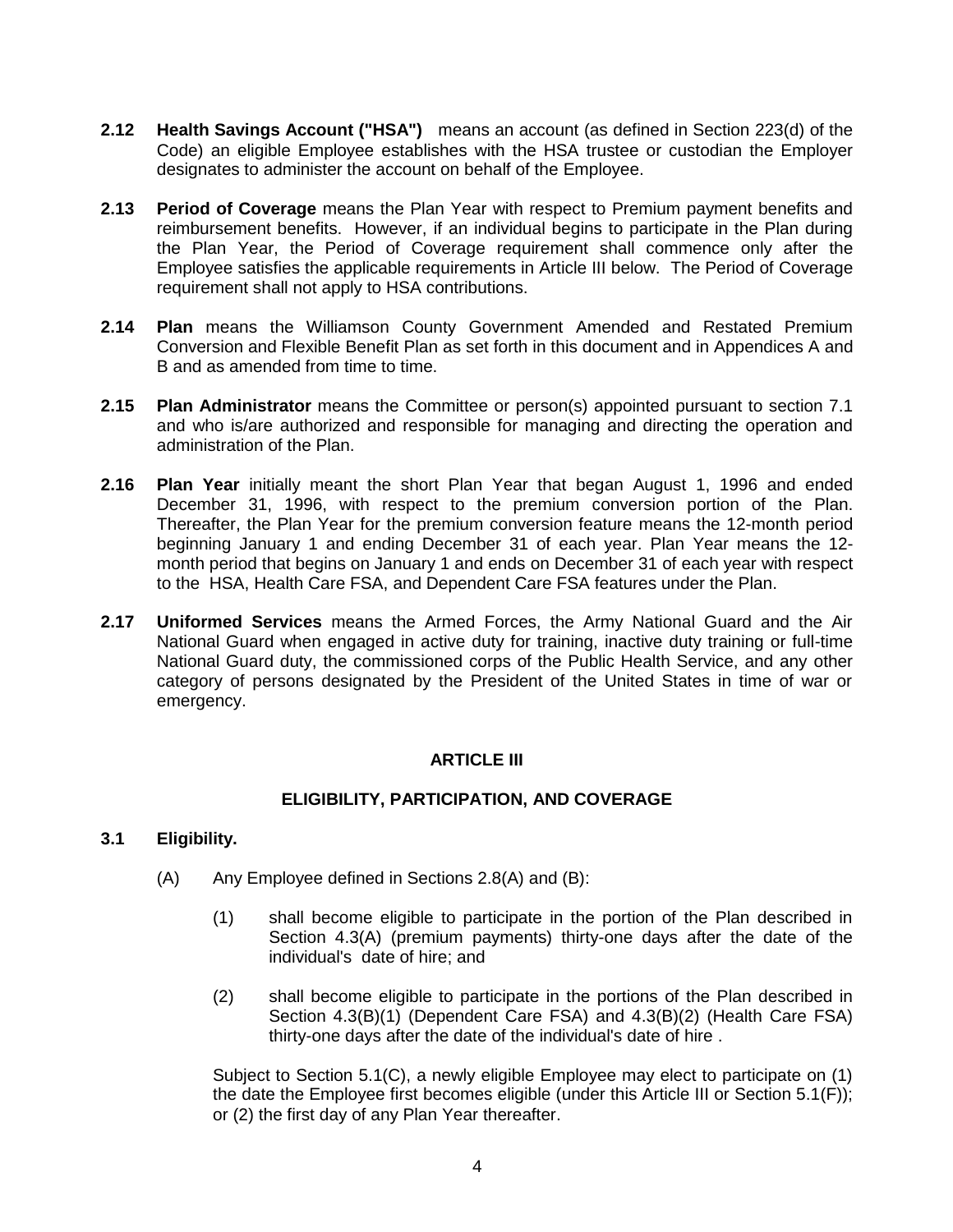- (B) Any time an Employee spends on an FMLA leave or during an absence from work for duty in the Uniformed Services will count toward fulfilling any length-of-service requirement, as required by law.
- **3.2 Participation.** Employees become Plan participants as of the date they satisfy the eligibility requirements of Section 3.1 and the enrollment and election requirements of Section 5.1.

#### **3.3 Coverage.**

**(A) Date Coverage Begins.** Eligible Employees become covered Employees as of the date specified in Section 5.1(C).

#### **(B) Coverage During Leave of Absence.**

- **(1) Paid Leave.** During a paid leave of absence, an Employee shall continue to participate in the benefits he or she elected, except that participation in the Dependent Care FSA portion of the Plan described in Appendix A will be suspended on the day on which the Employee's paid leave began. If the Employee returns to active employment in the same Plan Year as the paid leave began, any Dependent Care FSA benefit shall be automatically reinstated as of the date of such return to active employment, and any salary reduction agreement shall be reinstated and adjusted to reflect the period of suspension.
- **(2) Unpaid Leave.** Except as provided in Section 3.3(F) below, Plan coverage for an Employee on an approved unpaid leave of absence shall be terminated on the last date of coverage for which the Employee makes a contribution for the premium payment benefit (described in Section 4.3(A)) and/or the Health Care FSA benefit described in Appendix B. Notwithstanding any other provision to the contrary, the Employee's participation in the Dependent Care FSA shall be terminated on the day on which the Employee's leave began.

The terms of the particular benefit plan (identified in Section 4.3(A)) under which the participant receives premium payment benefits shall control whether and to what extent coverage and benefits under that plan will continue. If the Employee remains eligible to participate in the particular benefit plan during the leave of absence and desires to continue participating, before going on leave the Employee may pre-pay the amount of premiums or contributions due during the leave or the Employee may pay the amounts due with after-tax contributions on the same schedule as payments would have been made if the Employee were not on leave.

- **(C) Date Coverage Ceases.** Plan coverage ceases on the earliest of:
	- (1) the last day during which the Employee last satisfies the eligibility and participation requirements of Sections 3.1 and 3.2, respectively,
	- (2) the date coverage ceases in accordance with Section 3.3(B),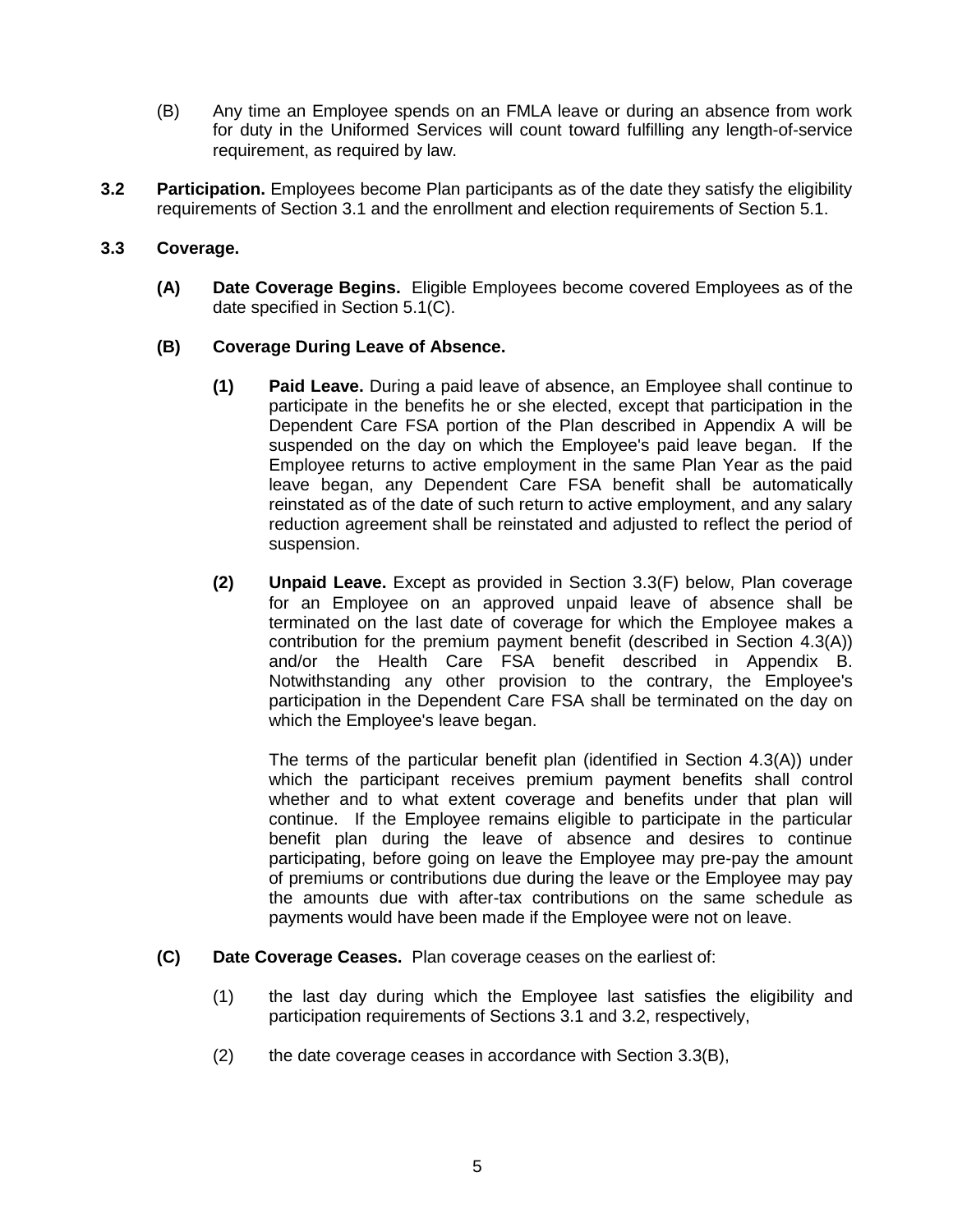- (3) the effective date of a Plan amendment that terminates coverage for the Employee's job category, or
- (4) the date of Plan termination.
- **(D) Effect of Terminated Coverage.** Termination of coverage automatically cancels an Employee's salary reduction agreement and benefit elections on the date coverage terminates. The terms of the particular benefit plans described in Article IV that govern the Employee's premium payment benefits shall control whether and to what extent coverage and benefits under the particular plan will continue.

#### **(E) Reinstatement of Coverage.**

- **(1) If Coverage Terminated Because of Leave of Absence.** Except as hereinafter provided, a former Employee who returns to an Employer's service during the same Plan Year he or she took an unpaid leave of absence and lost coverage under the Plan may make new benefit elections for the remainder of the Plan Year to the extent provided under the change in status provisions in Section 5.1(F).
- **(2) If Coverage Terminated Because of Employment Termination.** A former Employee who returns to an Employer's service during the same Plan Year in which he or she terminated employment must again satisfy the eligibility and participation requirements of Sections 3.1 and 3.2, respectively, and shall not be eligible to participate until the next Plan Year, except as required under the Section F below.

#### **(F) Coverage Under Family and Medical Leave Act, Uniformed Services Employment and Reemployment Rights Act, and the Consolidated Omnibus Budget Reconciliation Act.**

- **(1) Family and Medical Leave Act of 1993.** If not otherwise provided for herein, the Plan shall provide coverage for an eligible Employee solely to the extent necessary to comply with the Family and Medical Leave Act of 1993 ("FMLA"), and the Plan shall be interpreted and administered as necessary to comply with FMLA and the rulings and regulations issued thereunder.
- **(2) Uniformed Services Employment and Reemployment Rights Act.** An eligible Employee who is on an unpaid leave during a period of duty in the Uniformed Services may, at the Employee's option, continue benefits (except the Dependent Care FSA benefits) under the Plan to the extent required by law so long as the Employee continues to make any required contributions as set forth in Section 3.3(B)(2).
- **(3) Coverage Contingent Upon Contribution.** Any coverage provided as a result of this Section 3.3(F) shall continue so long as the Employee continues to pay the applicable contributions required for the particular benefit and as permitted or required by law.
- **(4) COBRA.** An Employee's COBRA continuation coverage rights with respect to Health Care FSA benefits shall be governed by Code Section 4980B and Treasury Regulation Section 54.4980B.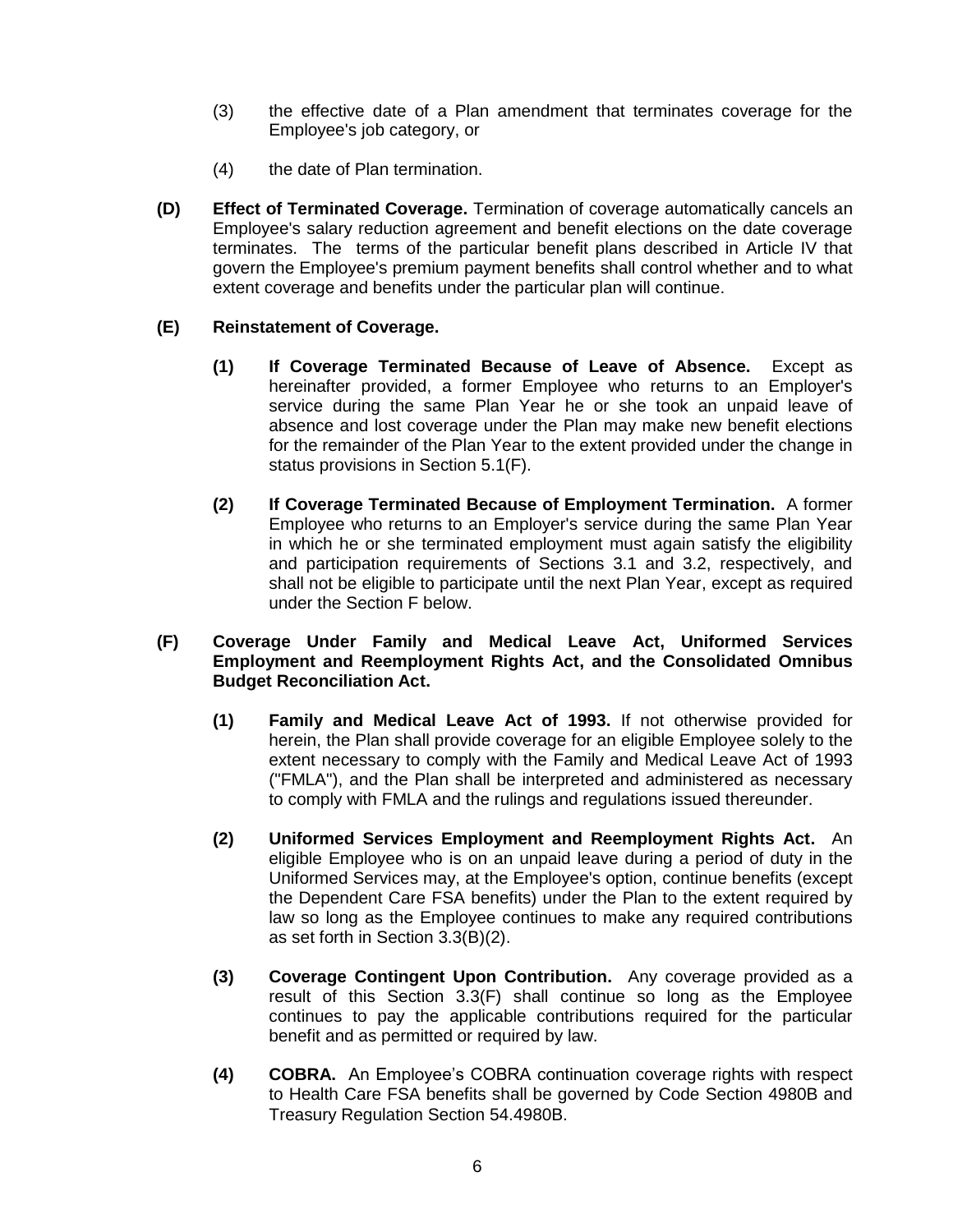### **ARTICLE IV**

#### **BENEFITS**

- **4.1 Benefit Options.** As a condition of Plan participation, an eligible Employee must elect either:
	- **(A)** to receive the full unreduced compensation benefit described in Section 4.2, or
	- **(B)** to forego all or part of the unreduced compensation benefit described in Section 4.2 and make pre-tax contributions in exchange for premium payment benefits, HSA benefits, and/or reimbursement account benefits described in Section 4.3.
- **4.2 Unreduced Compensation Benefit.** In lieu of the benefits described in Section 4.3 that an eligible Employee otherwise could elect, he or she may elect to receive unreduced compensation. The unreduced compensation benefit is subject to the Employer's regular payroll practices; applicable local, state, and federal income tax withholding; employment taxes; and other applicable deductions. The unreduced compensation benefit is not additional Compensation. The unreduced compensation benefit shall cease whenever the Employee goes on an unpaid leave of absence, terminates employment, or the Employer determines, in its sole discretion, that Compensation is not payable to such Employee.
- **4.3 Premium Payment, HSA, and Reimbursement Benefits.** By electing premium payment benefits, HSA benefits, and/or reimbursement benefits, an Employee converts a portion of his or her Compensation for the Plan Year into contributions to the particular plan or program that governs the selected benefit. The terms of the particular plan or program, as amended from time to time, shall govern an Employee's rights and obligations under it. Employees may elect one or more of these benefits.
	- **(A) Premium Payment Benefits.** A participant may elect to participate in one or more of the plans identified on the attached Schedule 1 (as may be amended from time to time) and may elect any available coverage level under such plan as the premium payment benefit.
	- (**B) Reimbursement Benefits.** 
		- **1) Dependent Care FSA Benefit.** If under the terms of the Dependent Care FSA arrangement (described in Appendix A) an Employee is eligible to participate in that program, he or she may elect any reimbursement level available under the program as the Dependent Care FSA benefit.
		- **(2) Health Care FSA Benefit.** If under the terms of the Health Care FSA arrangement (described in Appendix B) an Employee is eligible to participate in that program, he or she may elect any reimbursement level available under the program as the Health Care FSA benefit.

### **(C) Health Savings Account ("HSA") Contributions.**

If an Employee participates in the Employer's "high deductible" group health plan and is an "eligible individual" as defined in Section 223(c) of the Code, the individual may elect benefits under the Health Savings Account portion of the Plan by electing to make Health Savings Account contributions on a pre-tax salary reduction basis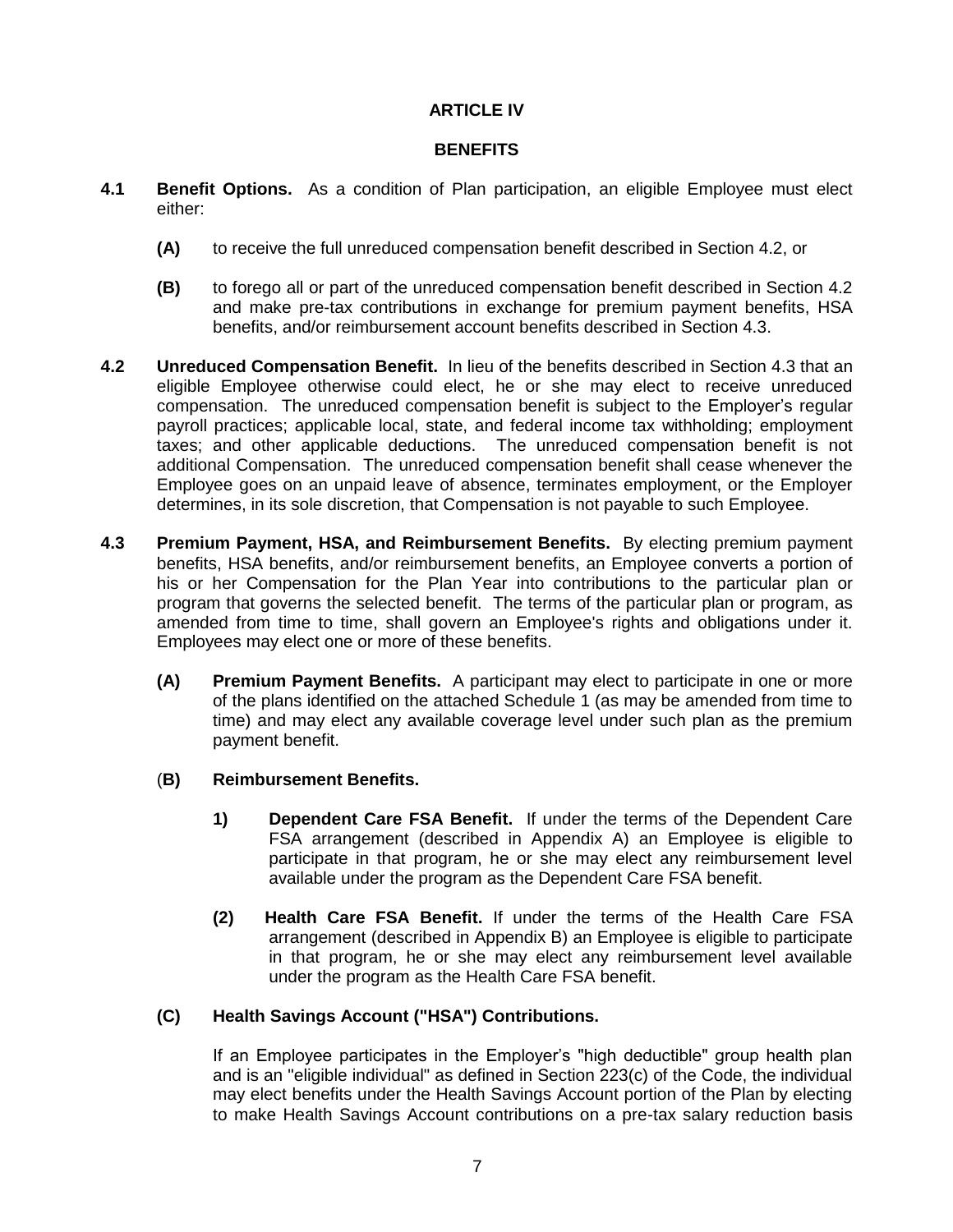subject to the maximum amount permitted in Code Section 223 and as permitted under Code Section 125(d)(2)(D). In addition the Employer may make contributions to the Health Savings Account for the benefit of an eligible Employee and shall comply with Treasury Regulation Section 54.4980G-5 and any applicable superseding guidance.

The Employer must follow the Employees' properly completed elections to reduce their Compensation in exchange for benefits under the Plan. Subject to the provisions in Section 5.12 below and the Health Care FSA arrangement (described in Appendix A), Employees shall forfeit unused salary reductions, as required under applicable law. Forfeitures may not be cashed out or applied toward any other Plan benefit.

- **4.4 Limits For Certain "Highly Compensated Participants" and "Key" Employees.**  Benefits payable under the Plan to each highly compensated participant and key employee, as defined in Code Sections 125(e) and 416(i)(1), respectively, are limited to the extent necessary to avoid violating the nondiscrimination requirements under Code Sections 125(b)(1) and 125(b)(2).
- **4.5 Notification of Premium Payment Benefit and Reimbursement Benefit Amounts.** Prior to the initial and annual enrollment/election period (described in Article V below), the Plan Administrator shall provide written notification to eligible Employees and participants of the amount of the premium payment benefits, HSA contributions, and reimbursement benefits available under the Plan. The amount of the premium payment benefits shall be the contributions required of the Employee to participate in the group health or other benefit plan(s) for which a premium payment benefit is available under the Plan. Any such written notification is hereby incorporated by reference and made part of the Plan. Subject to the dollar limits available under the Plan, Employees may elect the amount of reimbursement benefits as discussed in Appendix A and Appendix B.
- **4.6 Application of Other Plans.** Notwithstanding any other provision of the Plan, an Employee electing one or more premium payment benefits under the Plan shall be subject to the provisions, conditions, limitations, and exclusions of the health and/or other benefit plan(s) listed in Section 4.3 for which he/she elects the premium payment benefit. All applicable documents of such plans are hereby incorporated by reference to the extent their provisions apply to or affect the operation of this Plan and do not conflict with applicable "cafeteria plan" requirements.

#### **ARTICLE V**

#### **PROCEDURES**

#### **5.1 Enrollment/Election Procedures**

- **(A) Elections.**
	- **(1) Automatic Elections for Premium Payment Benefits.** An eligible Employee shall be deemed to elect to make salary reductions to pay the entire amount of his or her share of the premium(s) required for the benefits the Employee elected under Section 4.3 above unless he or she affirmatively elects otherwise before the Period of Coverage begins.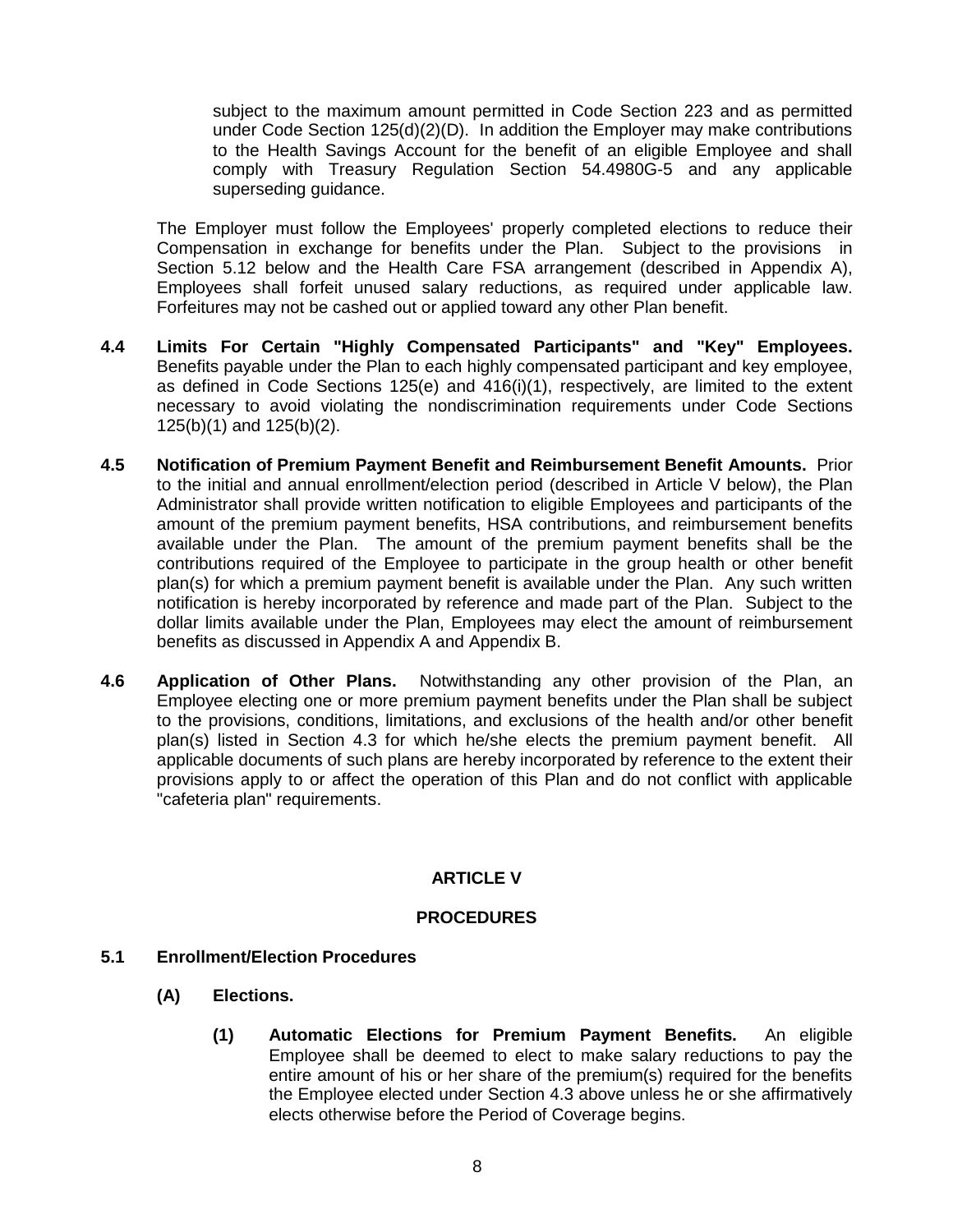- **(2) Reimbursement Benefits.** An eligible Employee may enroll, make elections, and direct the Employer to make salary reductions for reimbursement benefits by filing the appropriate, completed forms or agreements with the Plan Administrator before the Period of Coverage begins.
- **(B) Annual Enrollment**. Approximately one to three months before each Plan Year begins, the Plan Administrator shall provide an open enrollment period during which Employees may make new elections or change existing ones for the next Plan Year.

#### **(C) Deadlines.**

- **(1) Initial Enrollment/Election For New Employees.** For an Employee who becomes eligible after the first day of a Plan Year but before the next annual enrollment period (described in Section 5.1(B)), the Plan Administrator shall provide enrollment forms, salary reduction agreement forms (as applicable), and other necessary information to a new Employee as soon as possible but no later than 30 days before the Employee becomes eligible to participate in the Plan. The Employee must complete and return the prescribed forms to the Plan Administrator before the date on which the Employee becomes eligible for benefits under the Plan to elect coverage under the Plan for the period beginning on the date the Employee becomes eligible and continuing through the remaining portion of the Plan Year. Enrollments, elections and salary reduction agreements timely made shall be effective as of the first payroll period following the date the Employee becomes eligible to participate.
- **(2) Annual Enrollment/Election For Current Employees.** For Employees who become eligible as of the first day of a Plan Year, the deadline for enrolling and making elections is the date the Plan Administrator specifies as set forth in Section 5.1(B) above.

#### **(D) Missed Deadline Yields "Default Election".**

- **(1) Enrollment Regarding Premium Payment Benefits.** With respect to premium payment benefits, an Employee who fails to timely submit a valid form electing not to make pre-tax premium payments shall be subject to the automatic election in Section 5.1(A)(1) above.
- **(2) Enrollment Regarding Reimbursement Benefits.** Any Employee who fails to timely submit a valid enrollment/election form and salary reduction agreement for reimbursement benefits shall be deemed to have declined participation in the Plan and will not be eligible to participate in the Plan until the next Plan Year, except as provided in Section 5.1(F) below.
- **(3) Enrollment Regarding HSA Contributions.** An Employee's right to elect HSA contributions shall be made in accordance with Section 5.1(G) below.

#### **(E) Validity of Enrollment/Election Forms and Salary Reduction Agreements.**

**(1) Plan Administrator Approval.** Enrollment and election forms and salary reduction agreements will take effect only if valid, as determined by the Plan Administrator.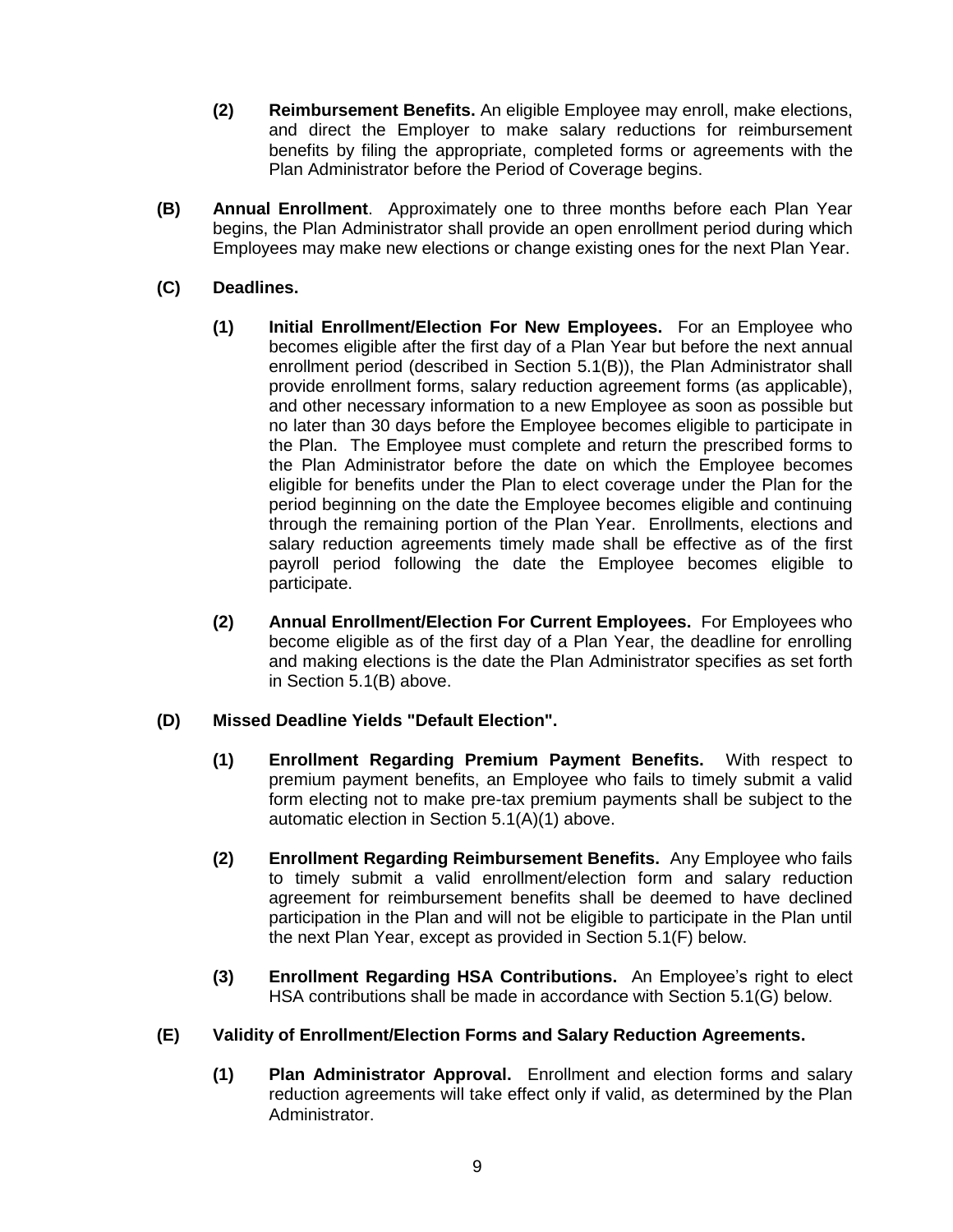**(2) Remedial Modification or Rejection.** The Plan Administrator may modify or reject any enrollment and election form and/or salary reduction agreement or take other action it deems appropriate under rules uniformly applicable to similarly situated persons to satisfy nondiscrimination requirements of Code section 125(b). Any remedial modification, rejection or other action the Plan Administrator makes must be on a reasonable basis that does not discriminate in favor of highly compensated individuals or participants, as defined in Code sections 125(e)(1) and (2), respectively, or key employees, as defined in Code section 416(i)(1).

#### **(F) Changing Elections For Premium Payment Benefits and Reimbursement Benefits.**

- **(1) General Rule.** Except as provided in Section 5.1(G) below, all elections (including default elections described in Section 5.1(D)) and salary reduction agreements shall remain in force during the entire Plan Year to which they apply unless changed or revoked as provided in this Section 5.1(F). During the annual enrollment period, however, Employees may make new benefit elections or change existing ones for the forthcoming Plan Year.
- **(2) Revocation of Election Upon Termination of Employment or Change in Status.** Except as provided in Article III and this Section 5.1(F), elections (including default elections) and salary reduction agreements for a Plan Year shall be irrevocable.
	- **(a) Termination of Employment.** Employees' elections (including default elections) and salary reduction agreements shall be revoked upon termination of employment.
	- **(b) Change in Status.** An eligible Employee may revoke any election (including a default election) and make a new one if needed or appropriate because of--and within 30 days after--a *change in status* that affects eligibility for coverage under the Plan. *Change in status* means:
		- (i) the Employee's marriage, divorce, annulment, or legal separation;
		- (ii) the birth, adoption, or placement for adoption, of an Employee's child;
		- (iii) the death of the Employee's spouse or child;
		- (iv) a change in the Employee's employment status or the employment status of the Employee's spouse or dependent (e.g., termination or commencement of employment, reduction or increase in work hours, strike or lockout or new worksite);
		- (v) the Employee or the Employee's spouse commences or returns from an unpaid leave of absence;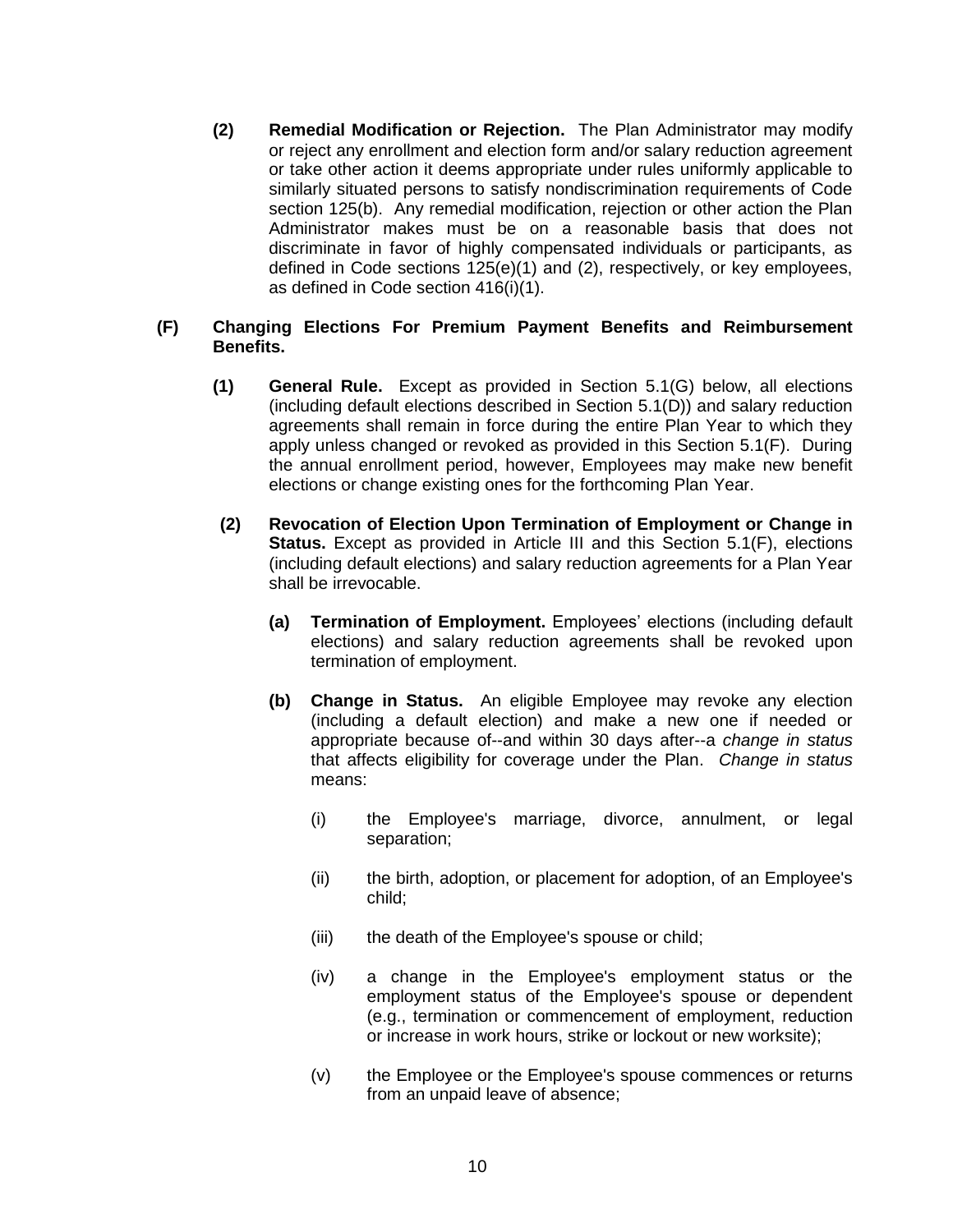- (vi) a change in the Employee's job class that affects his eligibility for coverage under a plan listed in Section 4.3;
- (vii) a significant change in health care coverage of the Employee or the Employee's spouse through the plan of the spouse's employer, and
- (vii) a dependent satisfies or ceases to satisfy eligibility requirements for coverage under the Plan because of age.

A timely election and salary reduction change must be consistent with the *change in status* and must take effect as of the first payroll period following receipt by the Plan Administrator of the new election form, but not earlier than the date of the change in status.

- **(3) Changes in Cost.** (These rules do not apply to Health Care FSA benefits under Appendix B.)
	- **(a) Automatic Increase or Decrease for Insignificant Cost Changes.** If the cost of a benefit increases or decreases during a Plan Year by an insignificant amount, then the Plan shall automatically make a prospective increase or decrease, as applicable, in each affected Employee's pretax contributions or aftertax contributions (as applicable) to reflect such change. The Plan Administrator, on a reasonable and consistent basis, will automatically effectuate this prospective increase or decrease. The Plan Administrator (in its sole discretion) will decide, in accordance with prevailing IRS guidance, whether increases or decreases in costs are "insignificant" based upon all the surrounding facts and circumstances (including, but not limited to, the dollar amount or percentage of the cost change).
	- **(b) Significant Cost Increases/Decreases.** If the Plan Administrator determines the cost of a benefit significantly increases during a Plan Year, an Employee may make a corresponding prospective increase in his or her contributions, or revoke his or her election, and in lieu thereof, receive coverage under another Plan option which provides similar coverage, or the Employee may drop coverage if no similar coverage is available. If the Plan Administrator determines the cost of an Employee's benefit significantly decreases during a Plan Year, the individual may revoke his or her election, and in lieu thereof, receive coverage under the decreased Plan option which provides similar coverage. In the event of a decrease, eligible Employees who were not previously enrolled could elect the decreased Plan option. The Plan Administrator (in its sole discretion) will decide, in accordance with prevailing IRS guidance, whether a change in cost is significant and what constitutes "similar coverage" based upon all the surrounding facts and circumstances.
	- **(c) Limitation on Change in Cost Provisions for Dependent Care FSA Benefits.** The above "Change in Cost" provisions apply to Dependent Care Reimbursement Accounts under Appendix A *only* if the cost change is imposed by a dependent care provider who is not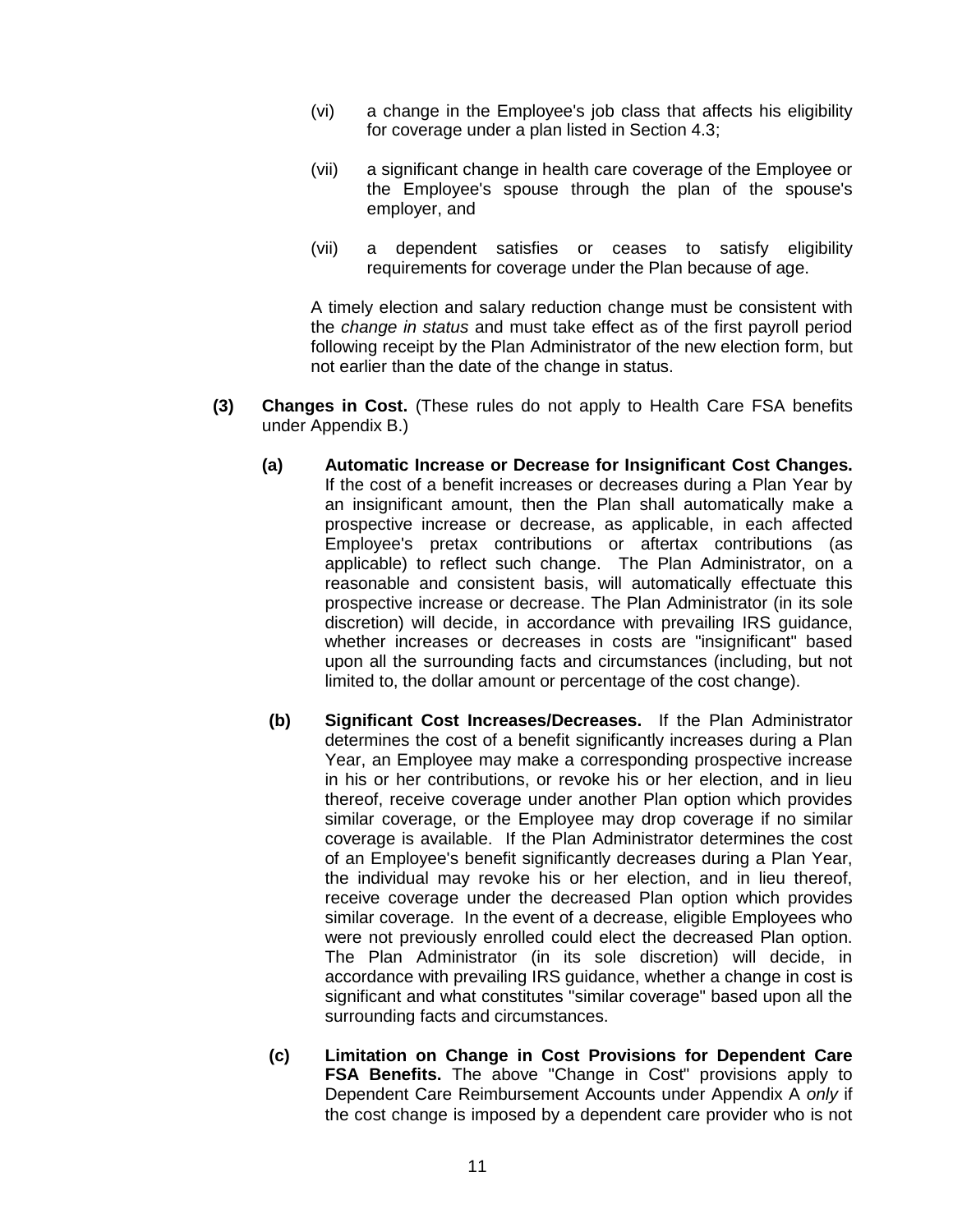a "relative" of the Employee by blood or marriage. For this purpose a relative is an individual who is related to the Employee by a relationship described in Code Section 152(a) or other IRS guidance, taking into account the rules under Code Section 152(f).

- **(4) Change in Coverage.** (These rules do not apply to Health Care FSA benefits under Appendix B.)
	- **(a) Significant Curtailment.** If the Plan Administrator determines that an Employee's coverage under this Plan is significantly curtailed during a Plan Year but does not result in a loss of coverage, the Employee may revoke his or her election under the Plan subject to the following limitation. In that case, each affected Employee may prospectively elect coverage under another benefit option which provides similar coverage but the individual cannot drop coverage. If the Plan Administrator determines that an Employee's coverage under this Plan is significantly curtailed and results in a loss of coverage, the Employee may elect coverage under another benefit option which provides similar coverage, or the individual may drop coverage if no other similar option is available. Coverage under an accident or health plan is deemed "significantly curtailed" only if there is an overall reduction in coverage provided to Employees under the Plan so as to constitute reduced coverage to Employees in general. The Plan Administrator (in its sole discretion) will decide, in accordance with prevailing IRS guidance, whether a curtailment is "significant," and whether a substitute benefit constitutes "similar coverage" based upon all the surrounding facts and circumstances.
	- **(b) Addition or Significant Improvement of Benefit Package Option.**  If, during a Plan Year, the Plan adds a benefit or significantly improves an existing benefit option, an affected Employee may revoke his or her election and make a new election on a prospective basis for coverage under the new or improved benefit plan. Participants who previously waived coverage may elect to participate in the new or improved benefit. The Plan Administrator (in its sole discretion) will decide, in accordance with prevailing IRS guidance, whether there has been a "significant improvement" in a benefit option.
	- **(c) Change in Coverage of Spouse or Dependent Under Their Employer's Plan.** An Employee may make a prospective election change that is on account of and corresponds with a change made under another employer plan (including the Plan or the plan of the spouse's, former spouse's, or dependent's employer), so long as (a) the cafeteria plan or qualified benefits plan of the spouse's, former spouse's, or dependent's employer permits its participants to make an election change that would be permitted under IRS regulations; or (b) the Plan permits Employees to make elections for a period of coverage that is different from the period of coverage under the cafeteria plan or qualified benefits plan of the spouse's, former spouse's, or dependent's employer. The Plan Administrator shall determine, based on prevailing IRS guidance, whether a requested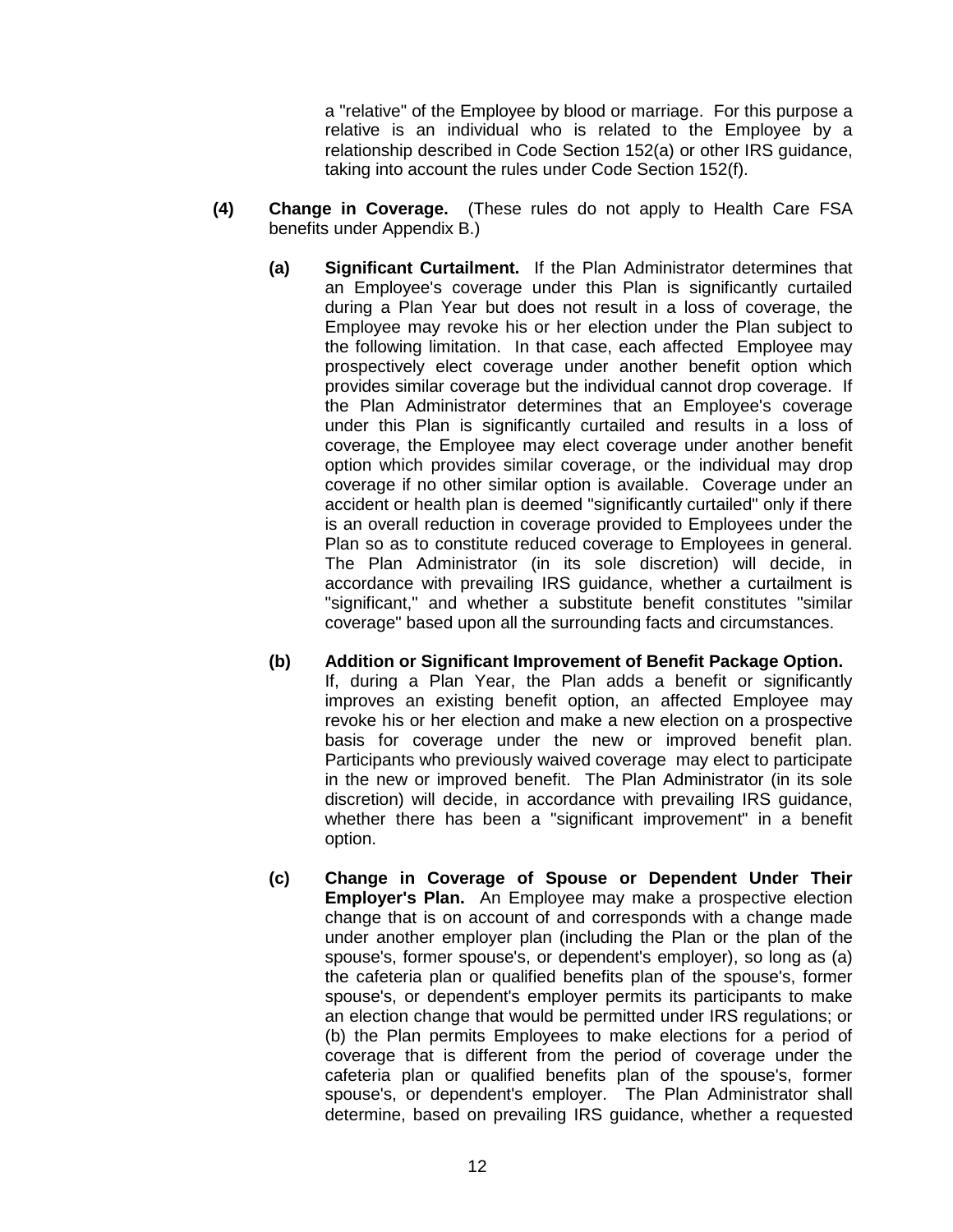change is on account of and corresponds with a change made under the plan of the spouse's, former spouse's, or dependent's employer.

- **(5) HIPAA Special Enrollment Rights.** If an eligible Employee or an eligible Employee's spouse or dependent is entitled to special enrollment rights under a group health plan, as required by Code Section 9801(f), and medical coverage was declined under the group health plan because of the existence of outside medical coverage and eligibility for such coverage is subsequently lost due to legal separation, divorce, death, termination of employment, reduction in hours, or exhaustion of the maximum COBRA period, or if a new dependent is acquired as a result of marriage, birth, adoption, or placement for adoption, then an eligible Employee may revoke a prior election for health coverage and make a new election (including salary reduction election) on a prospective basis, provided that the election corresponds with such special enrollment rights and it is made no later than 30 days after the loss of the other medical coverage. For purposes of this provision, (1) an election to add previously eligible dependents as a result of the acquisition of a new spouse or dependent child shall be considered to be consistent with the special enrollment rights; and (2) a HIPAA special enrollment election attributable to the birth or adoption of a new dependent child may, subject to the provisions of the underlying group health plan, be effective retroactively (up to 30 days).
- **(6) Certain Judgments, Decrees and Orders.** If a judgment, decree, or order resulting from a divorce, legal separation, annulment or change in legal custody (including a qualified medical child support order) requires health coverage for an eligible Employee's dependent child (including a foster child who is a dependent of the eligible Employee), an eligible Employee may: (1) change his or her election to provide coverage for the dependent child (provided that the order requires the eligible Employee to provide coverage); or (2) change his or her election to revoke coverage for the dependent child if the order requires that another individual (including the eligible Employee's spouse or former spouse) provide coverage under that individual's plan if the other coverage is actually obtained.
- **(7) Medicare and Medicaid.** If an Employee or an Employee's spouse or dependent who is enrolled for health coverage under this Plan becomes entitled to Medicare or Medicaid (other than coverage consisting solely of benefits under Section 1928 of the Social Security Act providing for pediatric vaccines), the Employee may prospectively reduce or cancel the health coverage of the person becoming entitled to Medicare or Medicaid. Further, if an eligible Employee or an eligible Employee's spouse or dependent who has been entitled to Medicare or Medicaid loses eligibility for such coverage, then the eligible Employee may prospectively elect to commence or increase the health coverage under the Plan.

An eligible Employee entitled to make a new election under this Section 5.1(F) must do so within 30 days after the event. An Employee who is eligible to elect benefits but declined to do so during the initial election period, or during a subsequent open enrollment period, may file a pretax contribution election change within 30 days after the occurrence of an event described in this Section 5.1(F), but only if the election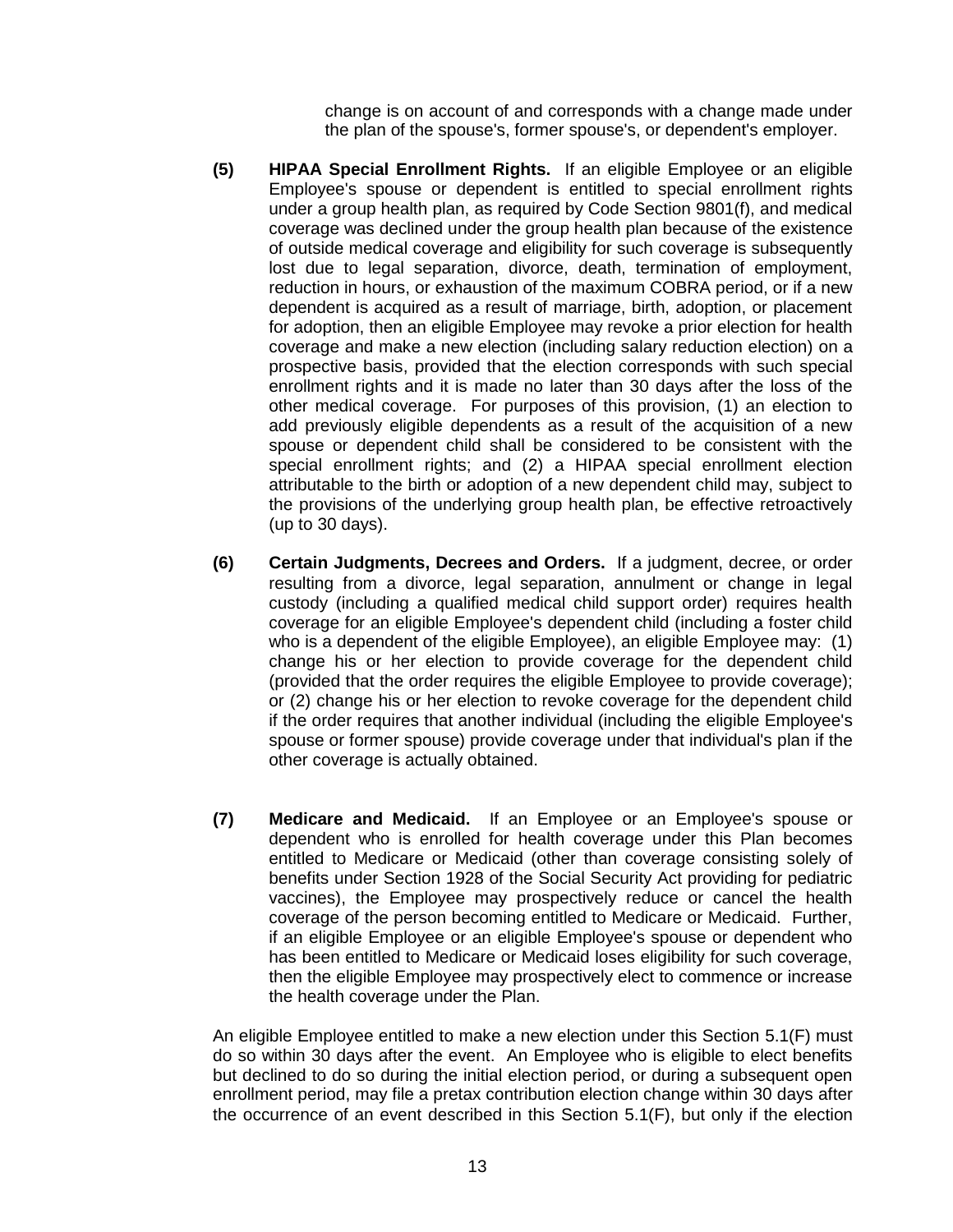under the new salary reduction agreement is made on account of and corresponds with the event. Subject to the provisions of the underlying group health plan, elections made to add medical coverage for a newborn or newly adopted dependent child pursuant to a HIPAA special enrollment right may be retroactive for up to 30 days. All other new elections shall be effective prospectively for the pay period immediately following the date the eligible Employee files his new salary reduction agreement with the Plan Administrator.

- **(G) Changing Elections for HSA Contributions.** An eligible Employee who elects to make HSA contributions may start and stop the election or increase or decrease the election as of the first day of any month as long as the change is effective prospectively and provided the Employee submits the election to the Plan Administrator no later than the  $15<sup>th</sup>$  day of the month before the beginning of the particular month in which the change is to become effective. The Plan Administrator may place additional restrictions on the election of HSA contributions; provided however, the same restrictions shall apply to all Employees and shall comply with applicable law.
- **5.2 General Claim Procedures.** Except as hereinafter provided, the provisions of this Section shall apply to every claim for a benefit under the Plan regardless of the basis asserted for the claim and regardless of when the act or omission upon which the claim is based occurred. Claims relating to a plan governing a specific medical, dental, prescription drug and/or vision benefit are reviewable only under that particular plan's terms.

Claim procedures for the Dependent Care FSA arrangement shall be as modified in Appendix A.

Claim procedures for the Health Care FSA arrangement shall be as modified in Appendix B.

- **5.3 Claims Administration.** The Plan Administrator shall have the duty to receive and review claims for benefits under the Plan, to determine what amount, if any, is due and payable under the terms and conditions of the Plan, and to make appropriate disbursements of benefit payments to persons entitled thereto.
- **5.4 Claimants.** An Employee (or his duly authorized representative) may file a claim for benefits to which such claimant believes he or she is entitled. The Plan Administrator may establish reasonable procedures for determining whether an individual has been authorized to act on behalf of an Employee.
- **5.5 Claim Forms.** The Plan Administrator shall furnish to a claimant, upon request, the form(s) required for filing a claim for benefits under the Plan.
- **5.6 Deadline for Filing a Claim.** Except for Dependent Care FSA and Health Care FSA benefits, no claim for Plan benefits incurred during a particular Plan Year shall be payable unless a properly completed claim form, including all necessary documentation of supplies and services rendered, is received by the Plan Administrator during that Plan Year or no later than March 31 following the last day of the Plan Year in which the claim was incurred.
- **5.7 Proof of Claim.** As a condition of receiving a Plan benefit and as often as the Plan Administrator determines is reasonably necessary, an Employee must submit such evidence as the Plan Administrator shall require for purposes of determining whether a claim is reimbursable under the terms of the Plan.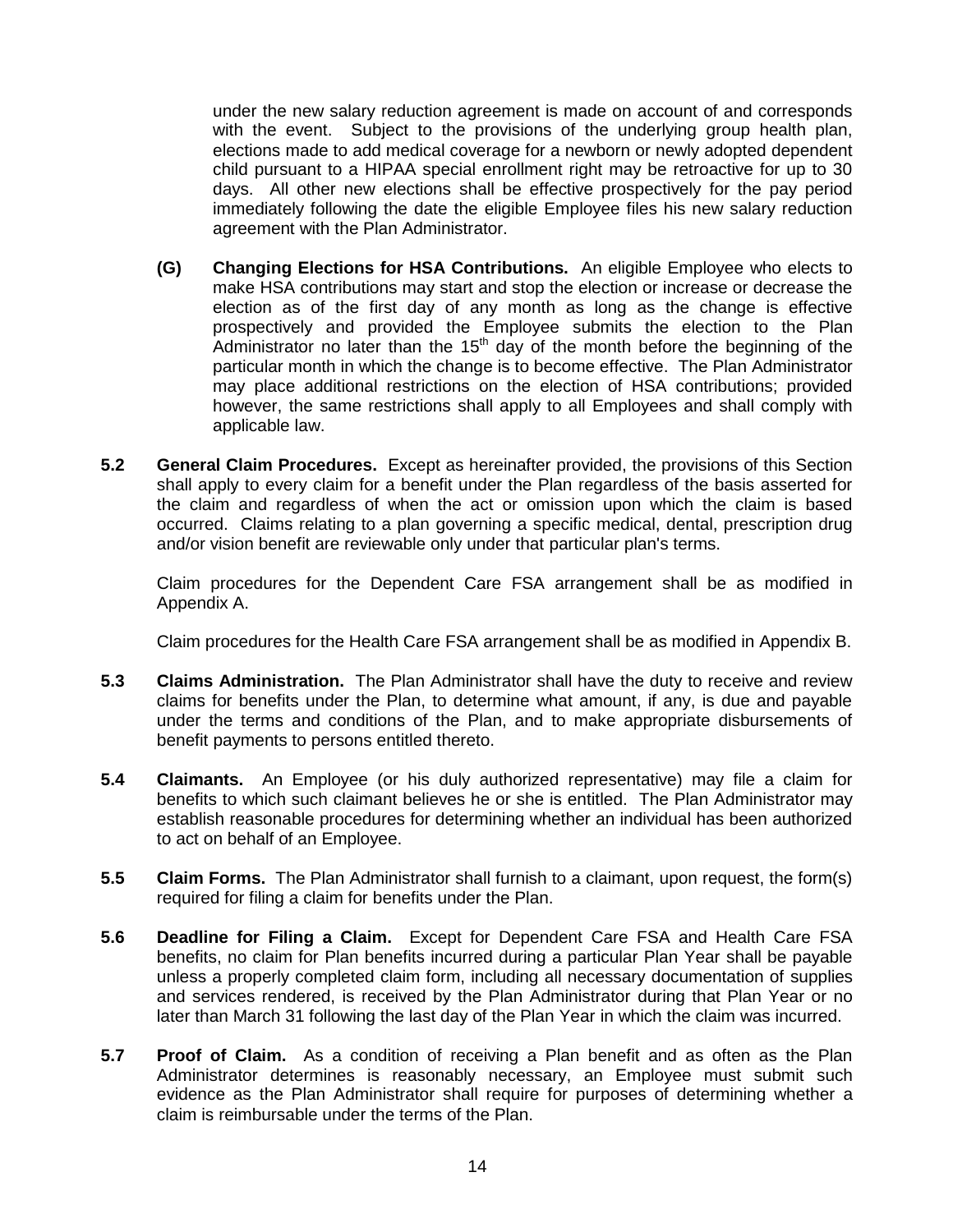- **5.8 Decision on the Claim.** Unless special circumstances require an extension of time for processing the claim, the Plan Administrator shall send to the claimant by mail, postage prepaid, notice of the decision on the claim within a reasonable period of time but not later than 30 days after the Plan Administrator receives the claim. If an extension is necessary, the claimant shall be given a written notice of the required extension prior to the expiration of the initial 30-day period. The period may be extended one time for up to 15 days, provided the Plan Administrator determines an extension is necessary due to matters beyond the control of the Plan. If the claimant fails to submit sufficient information for the claim to be decided, the notice of extension shall specifically describe the required information needed, and the claimant shall have 45 days from the receipt of the notice to provide the requested information. The notice shall indicate the circumstances requiring the extension and the date by which the Plan Administrator expects to render a decision.
- **5.9 Notification of Denial.** If a claim is denied, in whole or in part, the claimant shall be notified of the denial in writing. The notice of denial shall contain the following information: the specific reason(s) for the denial; a reference to the specific provision(s) in the Plan on which the denial is based; a description of additional material or information necessary to perfect the claim and an explanation of why the material or information is needed; and an explanation of the procedure to appeal the denial.
- **5.10 Right to Appeal.** A claimant whose claim for benefits under the Plan has been denied, in whole or in part, shall have the right to appeal the denial.
	- **(A) Documentation for Appeal**. The petition for appeal shall be in writing and shall state the name and address of the claimant; the fact that the claimant is disputing the denial of a claim; the date of the notice of denial; and the reason(s), in clear and concise terms, for disputing the denial. The petition shall include pertinent documentation.
	- **(B) Deadline for Filing Appeal.** The petition for appeal shall be delivered to the Plan Administrator within 180 days after receipt of the notice of denial. Failure to file a petition for appeal within the 180-day period shall constitute a waiver of the claimant's right to appeal the denial. During the 180-day period, the claimant shall have the opportunity upon written request to the Plan Administrator to review documents, records or other information relevant to the claimant's claim for benefits and may submit issues or comments in writing. The claimant shall be provided reasonable access to, and copies of, the relevant information free of charge. Upon good cause shown, the Plan Administrator may permit the petition to be amended or supplemented.
	- **(C) Decision on Appeal.** Unless special circumstances require an extension of time for processing, a decision on appeal shall be made by the Plan Administrator within 60 days after receipt of the written petition for appeal. If an extension is necessary, the claimant shall be given a written notice of the required extension prior to the expiration of the initial 60-day period. The notice shall indicate the circumstances requiring the extension and the date by which the Plan Administrator expects to render a decision. In no event may the extension exceed 60 days from the end of the initial period.
	- **(D) Notification of Determination on Appeal.** The claimant shall be advised of the determination on appeal in writing, stating the specific reason(s) for the decision and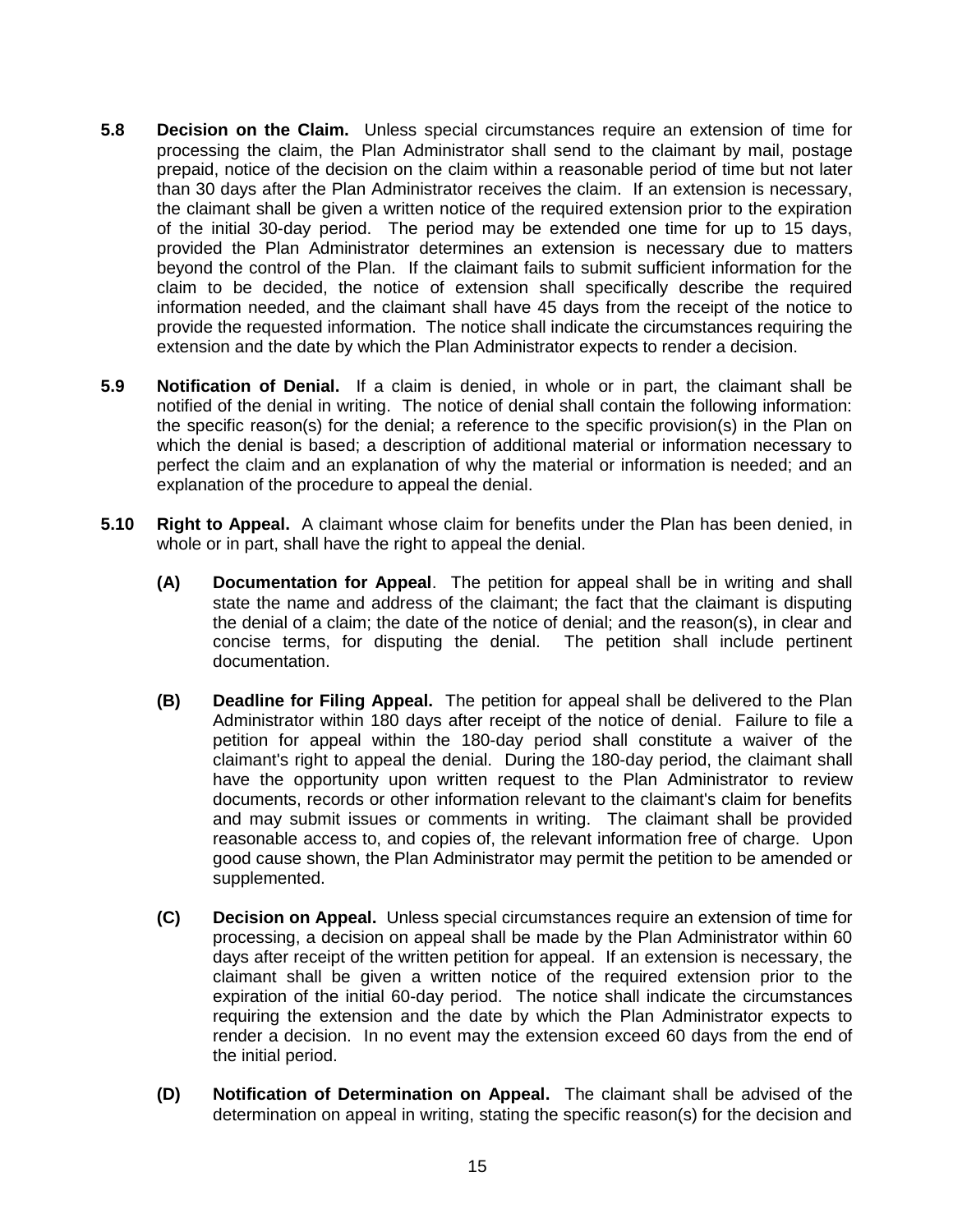specific reference(s) to the provision(s) of the Plan on which the decision is based. The notice shall include a statement that the claimant is entitled upon request and free of charge, reasonable access to, and copies of, documents, records, and other information relevant to the claimant's claim for benefits. The decision of the Plan Administrator on appeal shall be final and binding on all parties including the claimant and any person claiming under the claimant.

**5.11 Legal Remedy.** Before pursuing a legal remedy, a claimant shall first exhaust all claims and appeals procedures required under the Plan.

#### **5.12 Payment Procedures.**

- **(A) Payment of Claim.** Benefits shall be payable to the claimant upon establishment of the right thereto. Notwithstanding the foregoing, if a claimant is adjudicated bankrupt or purports to anticipate, alienate, sell, transfer, assign, pledge, encumber, or charge any benefit payable under the Plan, voluntarily or involuntarily, the Plan Administrator, in its sole discretion, may hold or cause to be held, or apply such payment of benefit, or any part thereof, to or for the benefit of such claimant as the Plan Administrator deems appropriate.
- **(B) Facility of Payment.** If a claimant dies before all amounts payable under the Plan have been paid, or if the Plan Administrator determine that the claimant is a minor or is incompetent or incapable of executing a valid receipt and no guardian or legal representative has been appointed, or if the claimant fails to provide the Plan with a forwarding address, the amount otherwise payable to the claimant may be paid to any other person or institution the Plan Administrator reasonably determines to be entitled to receive the payment without any prejudice to the Plan Administrator. Any payment made in accordance with this provision shall discharge the obligation of the Plan hereunder to the extent of such payment.

#### **(C) Forfeiture.**

- **(1) Unclaimed Benefits.** The Plan Administrator shall take reasonable steps to ascertain the whereabouts of a claimant so as to effect delivery of benefits payable under the Plan. If a claimant has not collected benefits payable to him or her within 15 months from the date the claim was filed, the Plan Administrator may, three months after sending by certified mail a written notice of benefits to the last known address of such claimant as shown on the records of the Administrator, deem the claimant's rights to such benefit waived. Upon such waiver, the Plan shall have no liability for payment of the benefit otherwise payable.
- **(2) Health Savings Accounts.** Any balance remaining in a participant's HSA Account at the end of any Plan Year shall be carried forward and used to fund benefits in any subsequent Plan Year. Notwithstanding any provision to the contrary, no participant's HSA Account balance shall be subject to forfeiture.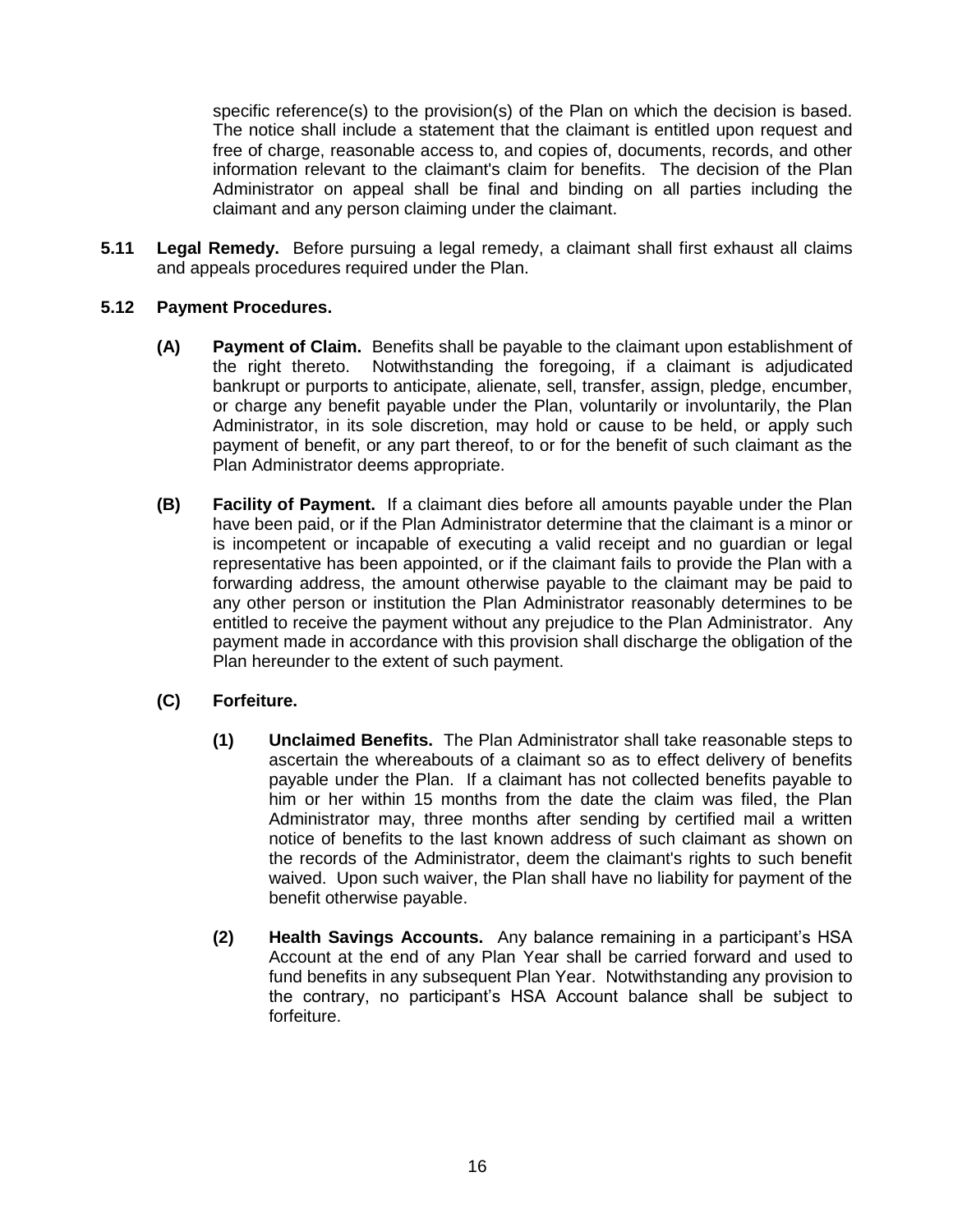#### **ARTICLE VI**

#### **CONTRIBUTIONS AND PLAN ASSETS**

#### **6.1 Contributions.**

**(A) Employer Contributions.** The Employer shall pay an Employee's premiums and other contributions for the Employer-sponsored plans (identified in Section 4.3 and as required under those plans) provided the Employee submits written authorization in the form and manner required by the Plan Administrator for pre-tax and/or aftertax salary reductions and/or the Employee is subject to an automatic election under Article V above.

Notwithstanding any contrary Plan provision, the Employer is not obligated to deposit contributions into the Plan after it is terminated except to the extent required to pay benefits outstanding on the date the termination is adopted or, if later, effective.

**(B) Salary Reductions**. As a condition of Plan participation with respect to the applicable benefits under Section 4.3, Employees shall be subject to automatic elections under Article V or must agree to direct the Employer to reduce their Compensation and make pre-tax contributions to the plan governing their selected benefit(s).

The salary reduction of an Employee shall equal the sum of the Employee's share of contributions for benefits the Employee selects. Any election of benefits shall be null and void unless the Employee is subject to an automatic election for the particular benefit or the Employee authorizes salary reduction as provided for herein for the selected benefit. The Employer must apply contributions authorized by salary reduction as directed, and the Employer may not apply contributions authorized for a selected benefit to any other benefit nor may such contributions be applied during a subsequent Plan Year to any participating plan that provides benefits or coverage, except as permitted by law and the terms of this Plan.

**6.2 Plan Assets.** The Employer shall make payments provided for in Section 6.1(A) solely from its general assets.

#### **ARTICLE VII**

#### **ADMINISTRATION**

- **7.1 Plan Administrator.** The Board has appointed the Committee to serve as Plan Administrator.
- **7.2 Plan Administrator's Duties.** The Plan Administrator shall:
	- (A) manage and carry out the Plan's operation and administration according to the Plan's terms and applicable law;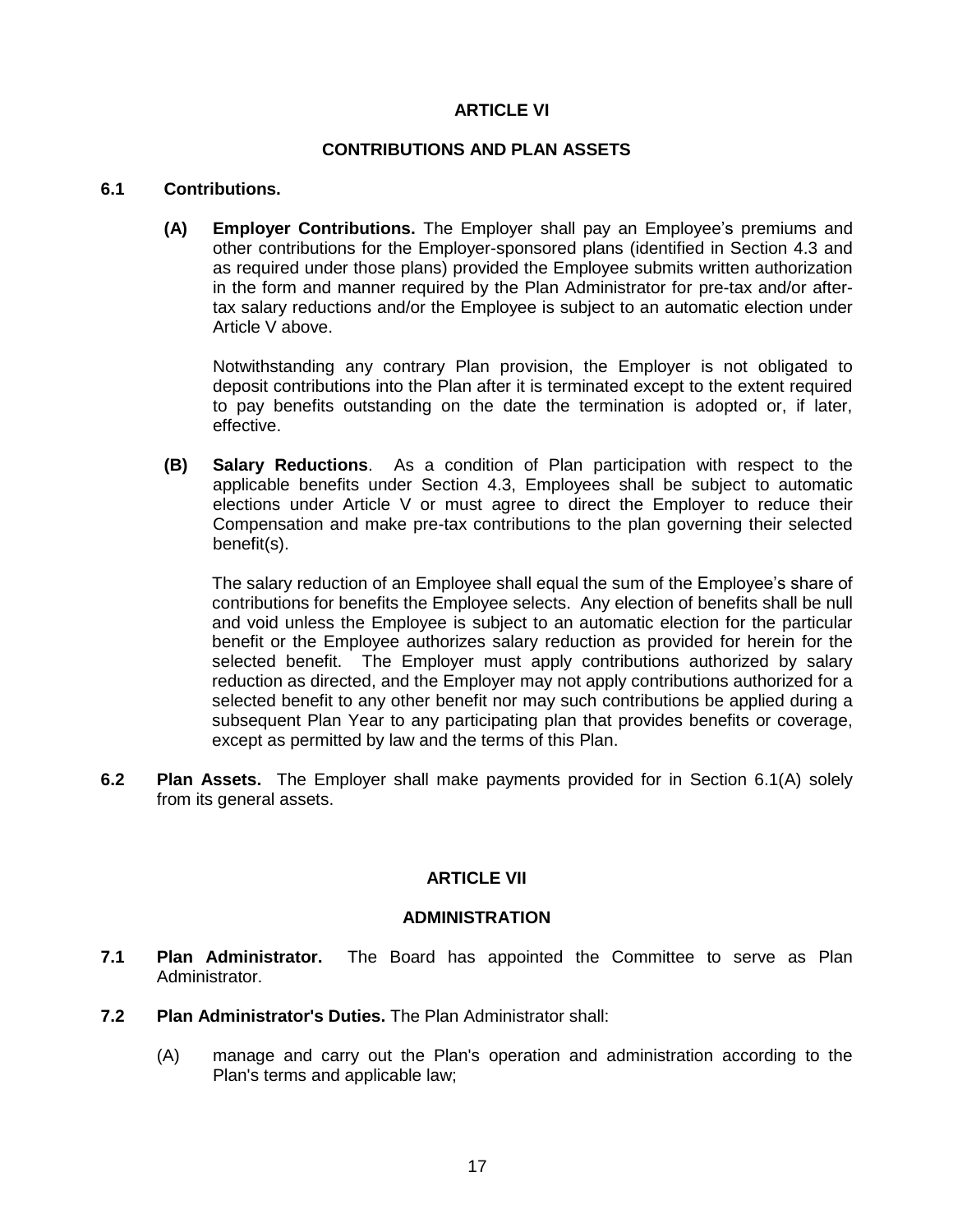- (B) maintain:
	- (1) whatever records and data are necessary or desirable for the Plan's proper operation and administration, and
	- (2) the Plan's governing documentation for inspection by anyone who participates or is eligible to participate in the Plan;
- (C) notify Employees eligible to participate in the Plan of:
	- (1) the Plan's availability and terms,
	- (2) the benefits available for election,
	- (3) the maximum annual salary reduction amounts for each available benefit, and
	- **(4)** the procedures for enrolling and making and changing elections;
- (D) supply eligible Employees with any forms and agreements they must complete;
- (E) prepare and file all annual reports or returns, plan description, financial statements, and other documents required by law or under the Plan's terms; and
- (F) record its and the Employer's acts and determinations regarding the Plan and preserve these records in its custody.
- **7.3 Plan Administrator's Powers.** Except as expressly limited or reserved in the Plan to the Board or the Employer, and except with regard to contractual approvals and budgetary decisions that are reserved to the Board of Commissioners or other designated subcommittees thereof by operation of state law, the Plan Administrator shall have the exclusive authority and right to exercise, in a uniform and nondiscriminatory manner, full discretion with respect to the administration, operation, and interpretation of the Plan. Without limiting the generality of the foregoing rights, the Plan Administrator shall have full power and discretionary authority to:
	- (A) require any person to furnish such information as the Plan Administrator may request from time to time and as often as the Plan Administrator determines reasonably necessary for the purpose of proper administration of the Plan and as a condition to the individual's receiving benefits under the Plan;
	- (B) make and enforce such rules and prescribe the use of such forms as the Plan Administrator determines reasonably necessary for the proper administration of the Plan;
	- (C) interpret the Plan and decide all matters arising under the Plan, including the right to remedy possible ambiguities, inconsistencies, or omissions;
	- (D) determine all questions concerning the eligibility of any individual to participate in, be covered by, and receive benefits under the Plan pursuant to the provisions of the Plan;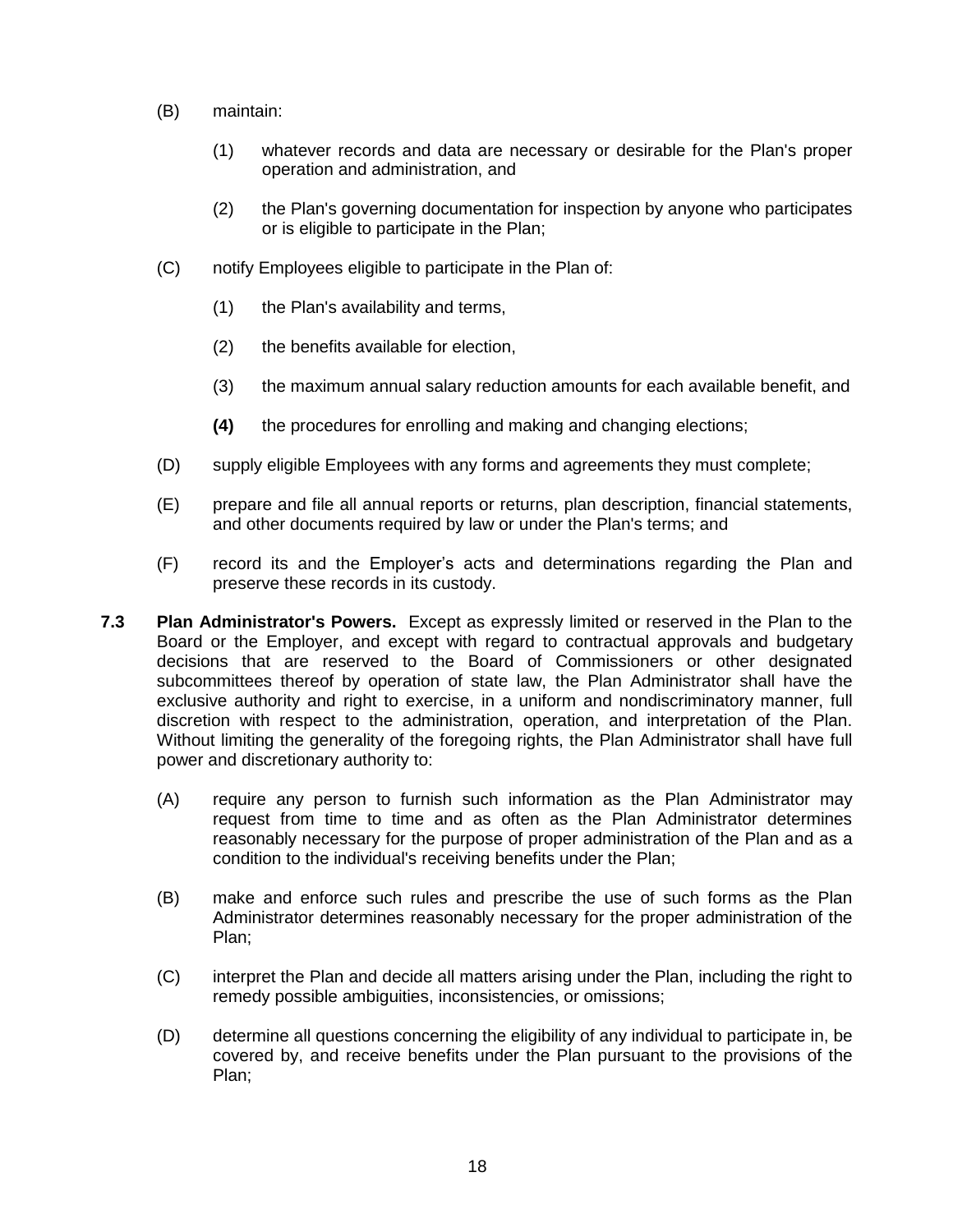- (E) determine whether objective criteria set forth in the Plan have been satisfied respecting any term, condition, limitation, exclusion, and restriction or waiver thereof;
- (F) determine the amount of benefits payable, if any, to any person or entity in accordance with the provisions of the Plan; to inform the Employer or any other third party, as appropriate, of the amount of such benefits; to make claims decisions under the terms of the Plan; and to provide a full and fair review to any individual whose claim for benefits has been denied in whole or in part; provided, however, that any claim for benefits under a plan listed in Section 4.3 shall be determined solely in accordance with the terms of such plan;
- (G) delegate to other person(s) any duty that otherwise would be a fiduciary responsibility of the Plan Administrator under the terms of the Plan;
- (H) engage the services of such person(s) and entity or entities as it deems reasonably necessary or appropriate in connection with the administration of the Plan, at no additional cost to the Board except with the Board's prior approval;
- (I) pay all reasonable and appropriate expenses in connection with the management and administration of the Plan including, but not limited to, premiums or other considerations payable under the Plan and fees and expenses of any actuary, accountant, legal counsel, or other specialist engaged by the Plan Administrator, but at no additional cost to the Board except with the Board's prior approval; and
- (J) construe the Plan, including any uncertain or disputed term or provision, and to make factual findings on all Plan matters.
- **7.4 Finality of Decisions.** The Plan Administrator shall have full power, authority and discretion to enforce, construe, interpret and administer the Plan. All decisions and determinations of the Plan Administrator with respect to any matter hereunder shall be conclusive and binding on Employees and all other interested parties.
- **7.5 Compensation and Bonding of Plan Administrator.** Unless otherwise agreed to by the Employer, the Plan Administrator shall serve without compensation for services as such, but all reasonable expenses incurred in the performance of the Plan Administrator's duties shall be paid as specified in Section 9.17. Unless otherwise determined by the Employer or unless required by federal or state law, the Plan Administrator shall not be required to furnish bond or other security in any jurisdiction.
- **7.6 Reserved Powers.** The Board (or its duly authorized representative) reserves the power, among others:
	- (A) to adopt the Plan;
	- (B) to terminate, amend, or merge the Plan according to Article VIII; and
	- (C) to appoint and remove any Plan Administrator.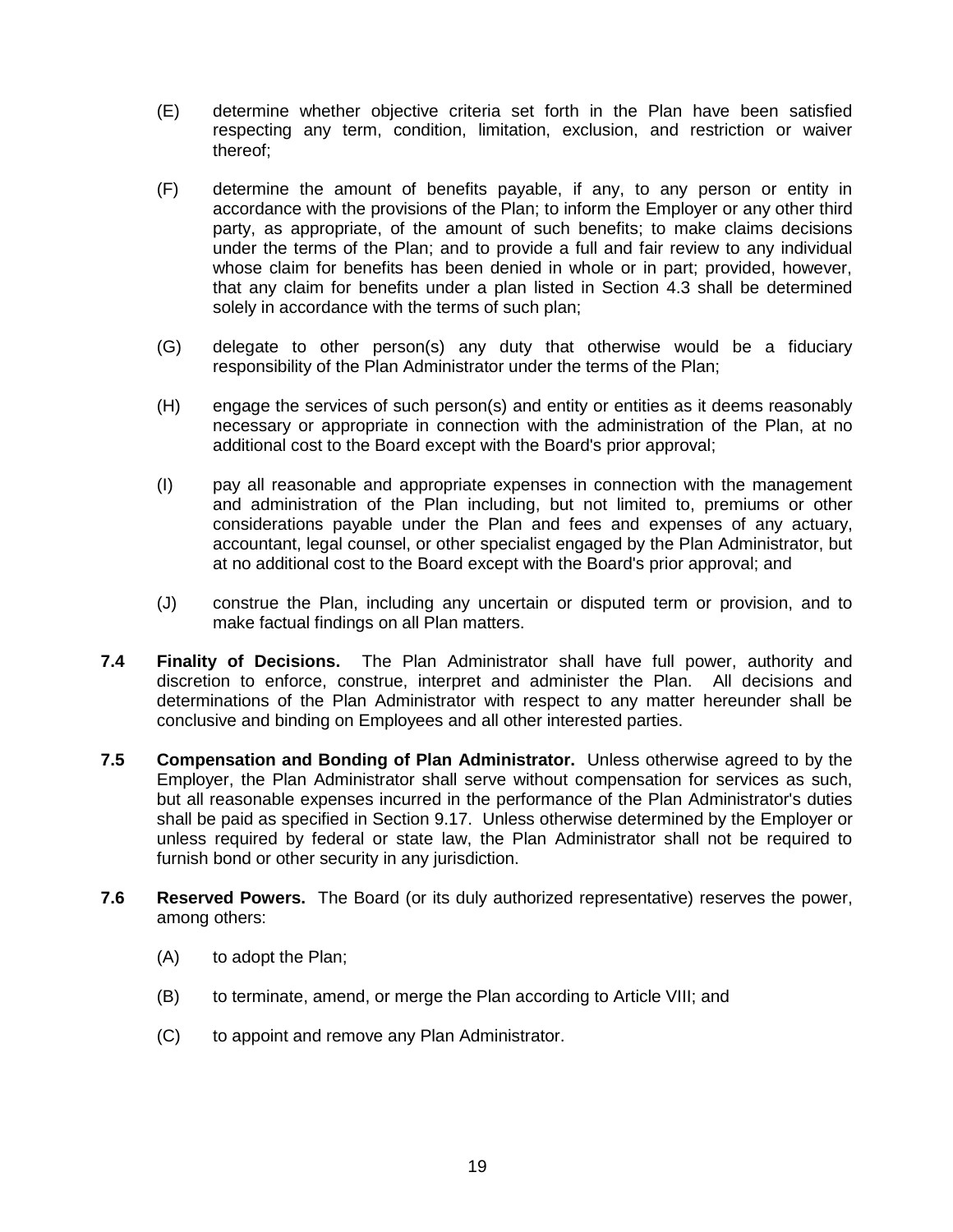#### **ARTICLE VIII**

#### **AMENDMENT, TERMINATION, OR MERGER OF PLAN**

- **8.1 Right to Amend the Plan.** Except as provided in Section 8.3 and subject to Section 7.3, the Purchase and Insurance Committee shall have the right to amend the Plan at any time for any reason whatsoever and to delegate among its members the authority under this Section 8.1. Any amendment to the Plan shall be in writing and shall be duly adopted by the Committee in accordance with its regular procedures.
- **8.2 Right to Terminate or Merge the Plan.** Notwithstanding that the Plan is established with the intention it be maintained indefinitely, the Board (or its duly authorized representative) reserves the unlimited right to terminate or merge the Plan as decided by the Board (or its authorized representative), at any time.
- **8.3 Effect of Amendment, Termination or Merger.** Any amendment, termination or merger of the Plan shall be effective at such date as the Committee or Board, as applicable, shall determine except that no amendment, termination or merger may be retroactive unless remedial to comply with a law or regulatory requirement to which the Employer or the Plan is subject.

#### **ARTICLE IX**

#### **MISCELLANEOUS**

- **9.1 No Employment Rights.** The Plan is a voluntary undertaking of the Employer and does not constitute a contract with any person. The Plan is not an inducement or condition of an Employee's employment with the Employer. Neither the establishment of the Plan, nor any modification thereof, nor any payments hereunder, shall be construed as giving to any Employee or any other person, any legal or equitable rights against the Employer, or its directors, officers, employees or agents, or as giving any person the right to be retained in the employ of the Employer.
- **9.2 Exclusive Rights.** No individual shall have a right to benefits under the Plan except as specified herein; and in no event shall any right to benefits under the Plan be or become vested.
- **9.3 No Property Rights.** No one has any right, title, or interest in the property of the Employer by virtue of the Plan, nor is any person entitled to interest on any benefit amounts that may be allocated or available to him or her.
- **9.4 No Assignment of Benefits.** Benefits payable under the Plan shall not be subject in any manner to anticipation, alienation, sale, transfer, assignment, pledge, encumbrance or charge of any kind, and any attempt to effect same shall be void.
- **9.5 Right to Offset Future Payments.** In the event a payment or the amount of a payment is made erroneously to an individual, the Plan shall have the right to reduce future payments payable to or on behalf of such individual by the amount of the erroneous or excess payment. This right to offset shall not limit the right of the Plan to recover an erroneous or excess payment in any other manner.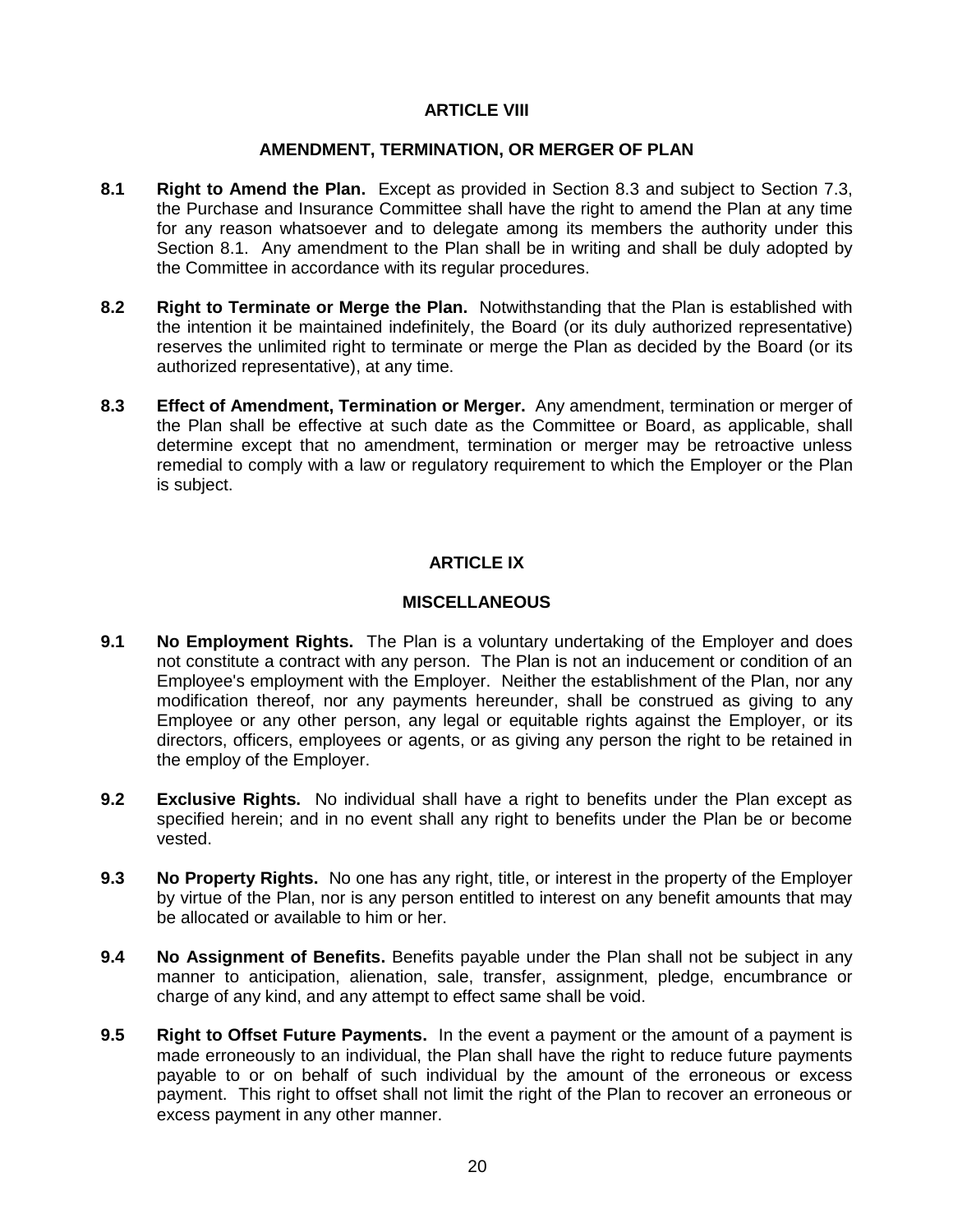- **9.6 Right to Recover Payments.** Whenever a payment has been made by the Plan, including erroneous payments, in a total amount in excess of the amount properly payable under the Plan, irrespective of to whom paid, the Plan shall have the right to recover such payments, to the extent of the excess, from the person to or for whom the payment was made.
- **9.7 Misrepresentation or Fraud.** An Employee who receives benefits under the Plan as a result of false, incomplete, or incorrect information or a misleading or fraudulent representation may be required to repay all amounts paid by the Plan and may be liable for all costs of collection, including attorney's fees and court costs. The Plan Administrator shall decide such matters on a case-by-case basis.
- **9.8 Legal Action.** Before pursuing legal action, a person claiming Plan benefits or seeking redress related to the Plan must first exhaust the Plan's claim and appeal procedures. Unless otherwise mandated by law, the Employer and the Plan Administrator are the only necessary parties to any action or proceeding that involves the Plan or its administration. No Employee or other person or entity is entitled to notice of any legal action, unless a court of competent jurisdiction orders otherwise.
- **9.9 Governing Law.** The provisions of the Plan shall be administered, and all questions pertaining to the validity or construction of the Plan and the acts and transactions of the parties shall be determined, construed, and enforced, in accordance with applicable federal law and, to the extent not preempted, the laws of the State of Tennessee.
- **9.10 Governing Instruments.** This document, together with the documentation incorporated by reference in Sections 4.5 and 4.6 and Appendix A and Appendix B, shall comprise the legal instrument governing the Plan. In case of conflict between this document (including documentation incorporated by reference and Appendix A and Appendix B) and any other writing or evidence, the terms of this document shall govern with respect to requirements applicable to "cafeteria plans".
- **9.11 Savings Clause.** If a provision of the Plan or the application of a provision of the Plan to any person, entity, or circumstance is held invalid under governing law by a court of competent jurisdiction, the remainder of the Plan and the application of the provision to any other person, entity, or circumstance shall not be affected.
- **9.12 Captions and Headings.** The captions and headings of an Article, Section or provision of the Plan are for convenience and reference only and are not to be considered in interpreting the terms and conditions of the Plan.
- **9.13 Notices.** No notice or communication in connection with the Plan made by a claimant or an Employee shall be effective unless duly executed on a form provided or approved by, and filed with, the Plan Administrator (or duly authorized representative).
- **9.14 Waiver.** No term, condition, or provision of the Plan shall be deemed waived unless the purported waiver is in a writing signed by the party to be charged with the waiver. No written waiver shall be deemed a continuing waiver unless so specifically stated in the writing, and only for the stated period, and such waiver shall operate only as to the specific term, condition, or provision waived.
- **9.15 Parties' Reliance.** The Employer, the Plan Administrator, and anyone to whom the Plan's operation or administration is delegated may rely conclusively on any advice, opinion,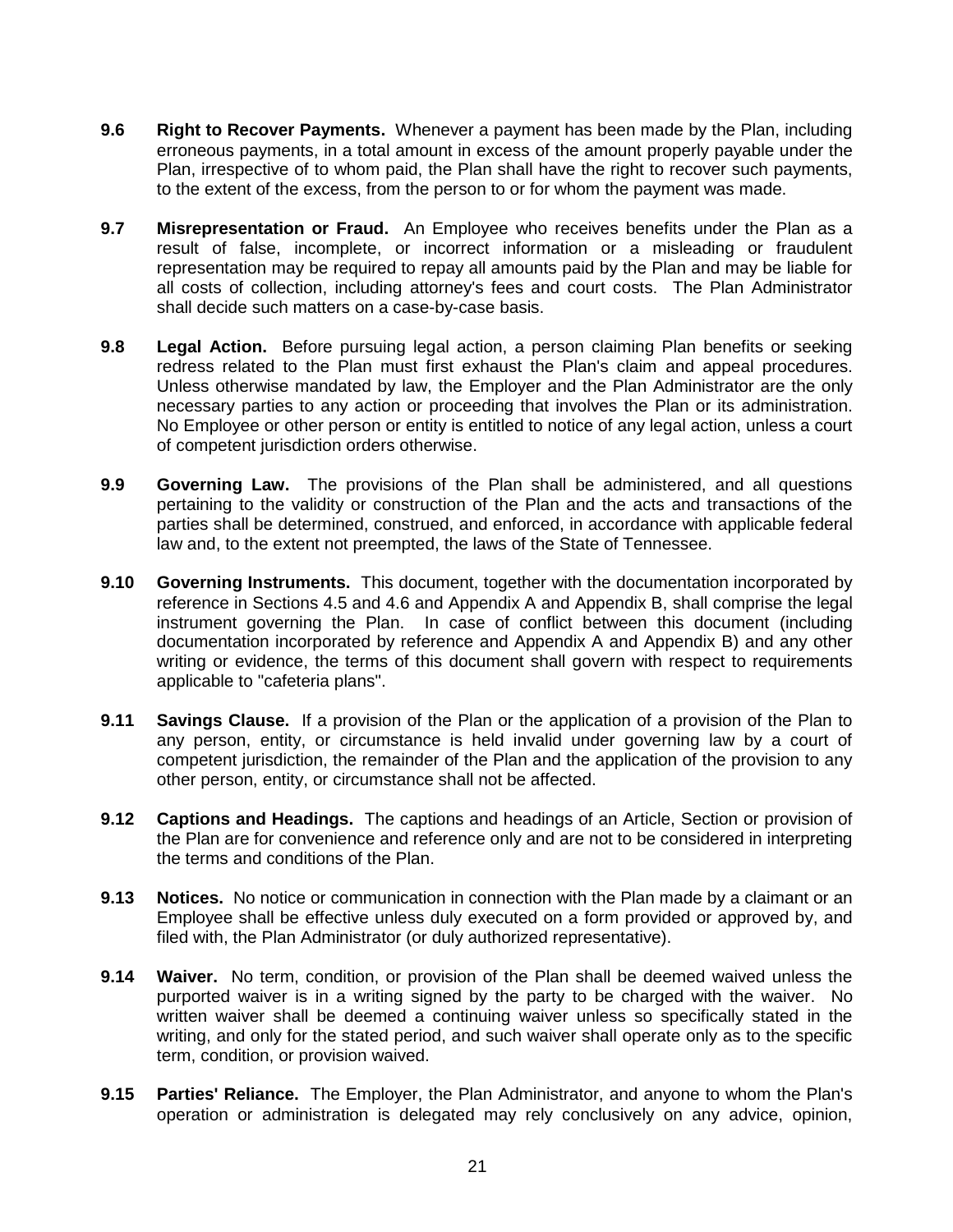valuation, or other information furnished by any actuary, accountant, appraiser, legal counsel, or physician the Plan engages or employs. A good faith action or omission based on this reliance is binding on all parties, and no liability can be incurred for it except as the law requires. No liability shall be incurred for any other action or omission of the Employer or its employees, except for willful misconduct or willful breach of duty to the Plan.

- **9.16 Disclaimer.** The Employer makes no assertion or warranty about:
	- (A) whether Plan benefits are or will be excludable from an Employee's gross income for federal or state income tax purposes, or
	- (B) whether any other tax treatment is or will be applicable.
- **9.17 Expenses.** All expenses of the Plan shall be paid from Employee contributions or by the Plan, unless otherwise paid by the Employer. The Employer may advance expenses to the Plan, subject to reimbursement, without obligating itself to pay such expenses.
- **9.18 Indemnification.** To the fullest extent permitted by law, the Employer shall indemnify and hold harmless the named fiduciaries and any officers or employees of the Employer to whom fiduciary responsibilities have been delegated, from and against any and all liabilities, claims, losses, damages, demands, costs and expenses, including attorneys' fees, arising in connection with their duties under or arising out of an alleged breach in the performance of their fiduciary duties under the Plan, other than such liabilities, claims, losses, damages, demands, costs and expenses that result from the gross negligence or willful misconduct of such person. The Employer, at its own expense, shall conduct the defense of such person in any proceeding to which this paragraph applies, subject only to the person's unsecured obligation to repay the expenses if a court of competent jurisdiction determines the indemnification was not permitted. The Employer shall have the burden of proving that indemnification is not permitted. A person who is determined not to have any indemnification rights under this paragraph shall have a right to appeal the determination at his or her own expense. The Employer shall reimburse the person for any expenses incurred in such an appeal if the person is successful and obtains a determination confirming the person's entitlement to indemnification. The Employer may satisfy its obligations under this paragraph, in whole or in part, through the purchase of a policy or policies of insurance.

#### **9.19 Employees' Tax Obligations.**

- **(A) Excludability Determination.** Employees must determine for themselves whether Plan benefits are excludable from their gross incomes for tax purposes, and must notify the Plan Administrator if they have reason to believe a payment is not excludable. Neither the Plan nor the Plan Administrator makes any commitment or guarantee that any amount paid to or for the benefit of an Employee under this Plan will be excludable from the Employee's gross income for federal, state or local income tax purposes, or that any other federal, state or local tax treatment will apply or be available to any Employee.
- **(B) Liability and Payment.** If the Plan Administrator determines at any time after a Plan Year's end that Employees' salary reduction or other Employer contributions exceeded limits allowed by law for any reason including, but not limited to, erroneous information, administrative error, or a final determination that the Plan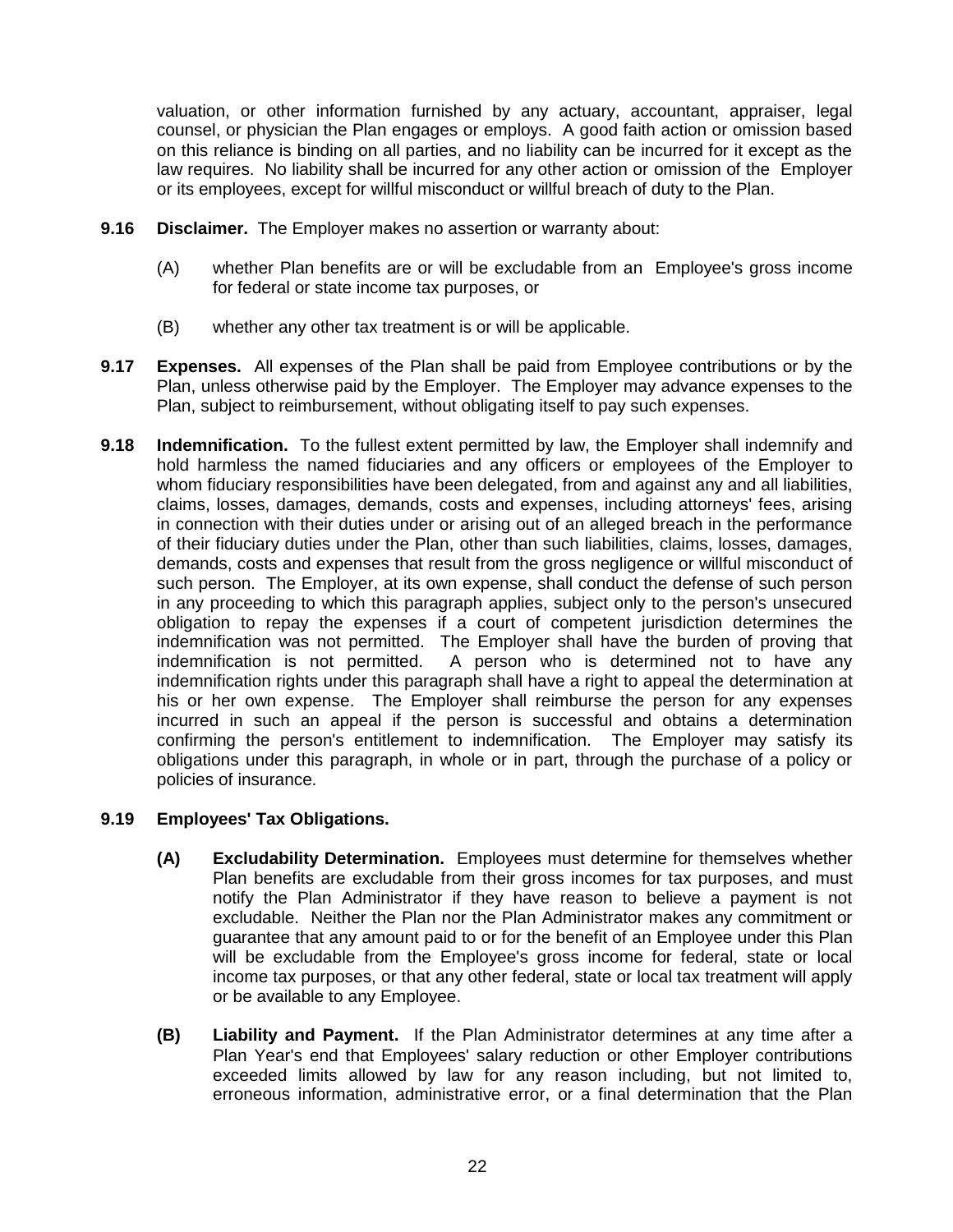does not qualify as a cafeteria plan under Code section 125 for the Plan Year, then Employees must:

- $1.$ pay any local, state, and federal income taxes and related penalties and interest due with respect to the excess salary reduction or other Employer contributions, and
- $2.$ reimburse the Employer for the Employee's share of any local, state, and federal tax contributions the Employer would have withheld or other applicable deductions the Employer would have taken had the excess salary reduction or other Employer contributions been treated as taxable income.

Williamson County Government has caused the Plan to be executed on its behalf by its duly authorized officials and employees effective as of the dates set forth above.

#### **WILLLIAMSON COUNTY GOVERNMENT**

Bv: Print Name  $\hat{\mathcal{D}}$ Seas  $\subset$ 

Its: ryembere zi Date:  $\sqrt{ }$ 

**WITNESS: Print Name** Date:

G.

**WITNESS:** Graham **Print Name** 

Date:  $\frac{1}{2}$